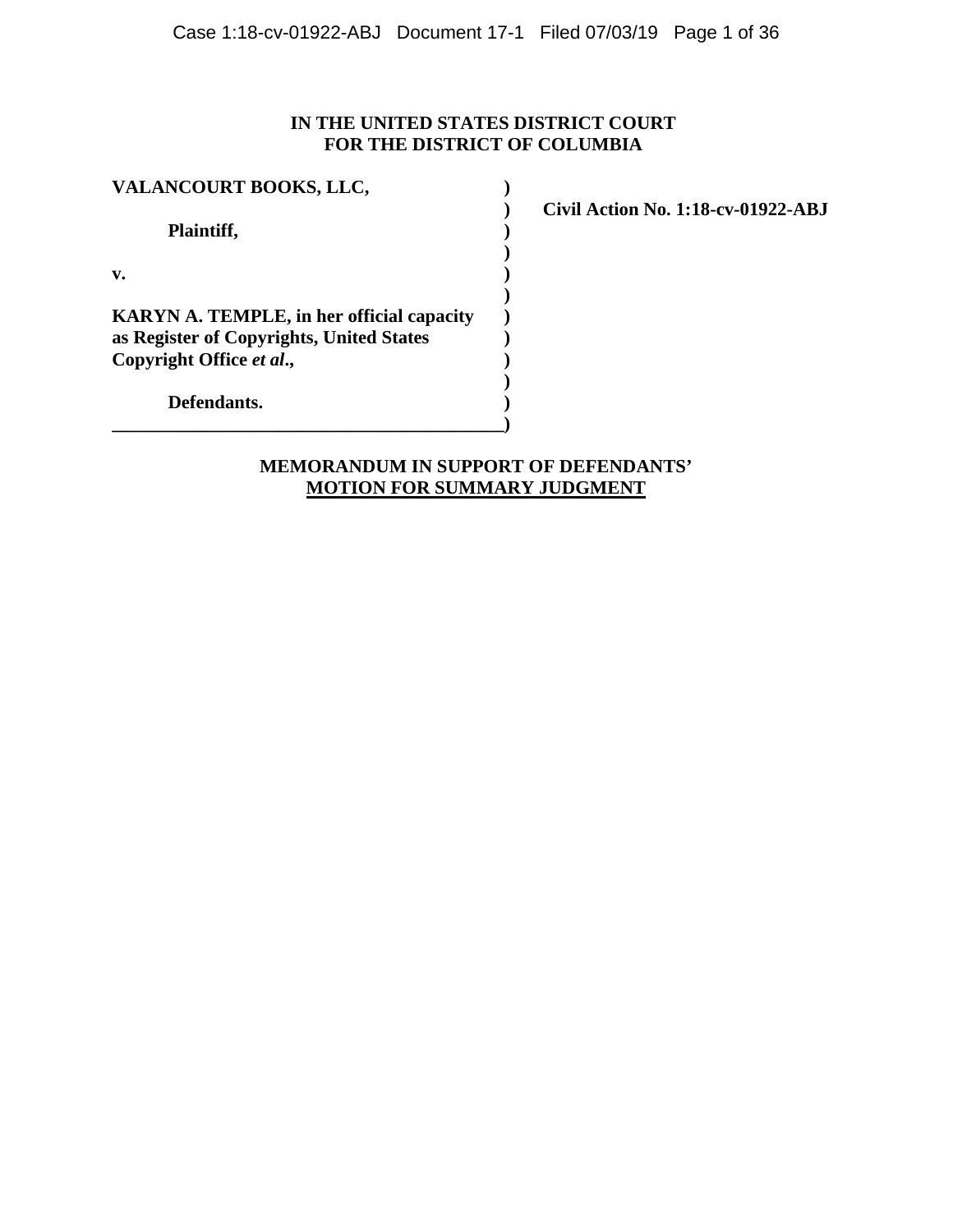# **TABLE OF CONTENTS**

| I.  |           |                                                                                                                                              |  |
|-----|-----------|----------------------------------------------------------------------------------------------------------------------------------------------|--|
| II. |           |                                                                                                                                              |  |
| Ш.  |           |                                                                                                                                              |  |
|     |           |                                                                                                                                              |  |
|     |           |                                                                                                                                              |  |
| I.  |           | The Deposit Requirement in Section 407 Is Consistent With the Takings                                                                        |  |
|     | A.        | Because the Deposit Provision Is a Condition on a Voluntarily-Sought<br>Government Benefit, Its Operation Is Consistent With the Takings     |  |
|     | <b>B.</b> | Plaintiff Has Taken Voluntary Action to Receive the Benefits Afforded<br>Under Federal Copyright Law, and Has Declined to Take Action to Opt |  |
| II. |           |                                                                                                                                              |  |
|     | A.        | The Deposit Requirement Does Not Place an Unconstitutional Burden                                                                            |  |
|     |           | A Mere Allegation That the Deposit Requirement May Burden<br>1.<br>One Form of Media More Than Others, Even if Correct, Does                 |  |
|     |           | 2.<br>In the Alternative, the Deposit Requirement Satisfies                                                                                  |  |
|     | <b>B.</b> |                                                                                                                                              |  |
|     |           |                                                                                                                                              |  |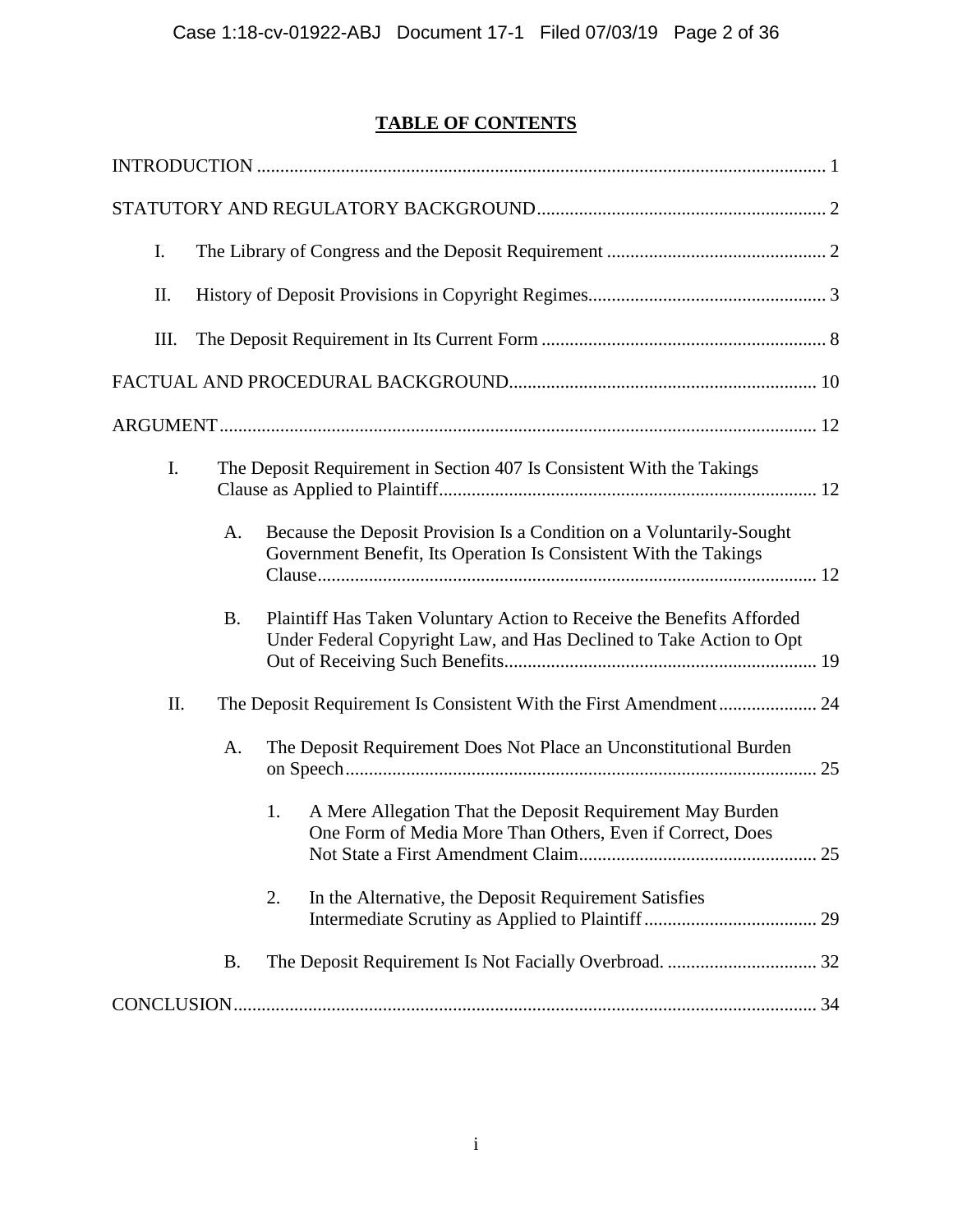# **INTRODUCTION**

Section 407 of the Copyright Act—a requirement originating in the First Congress of the United States that was ultimately signed into law by President Washington—carries with it a strong presumption of constitutionality. And for good reason. In exchange for the panoply of benefits that the government grants owners of copyright, publishers that choose to participate in that system must deposit two copies of published works with the Library of Congress. Though amended repeatedly, this deposit requirement has formed a part of American law for over two hundred years, and was long ago recognized as valid by the Supreme Court. And the sole Court of Appeals to have analyzed constitutional claims akin to those asserted here concluded that they had no merit. The Court should decline the invitation to be the first to strike down this longstanding requirement.

The plaintiff in this action, a book publisher, contends that this longstanding requirement is inconsistent with the Takings Clause of the Fifth Amendment and the Free Speech Clause of the First Amendment. These constitutional claims have no merit. In considering the deposit requirement enacted by the First Congress, the Supreme Court explained that "when the legislature are about to vest an exclusive right in an author . . . they have the power to prescribe the conditions on which such right shall be enjoyed." *Wheaton v. Peters*, 33 U.S. (8 Pet.) 591, 663-64 (1834). In the years since, that Court has reiterated that when Congress creates a statutory benefit, it preserves significant discretion to prescribe conditions to be satisfied by entities that take voluntary action to receive that benefit. Therefore, if a book publisher takes affirmative steps to avail itself of the benefits of the statutory copyright framework, and chooses not to opt out of those benefits, it must comply with the deposit requirement. Plaintiff acknowledges that it participates in this framework and it has never attempted to abandon its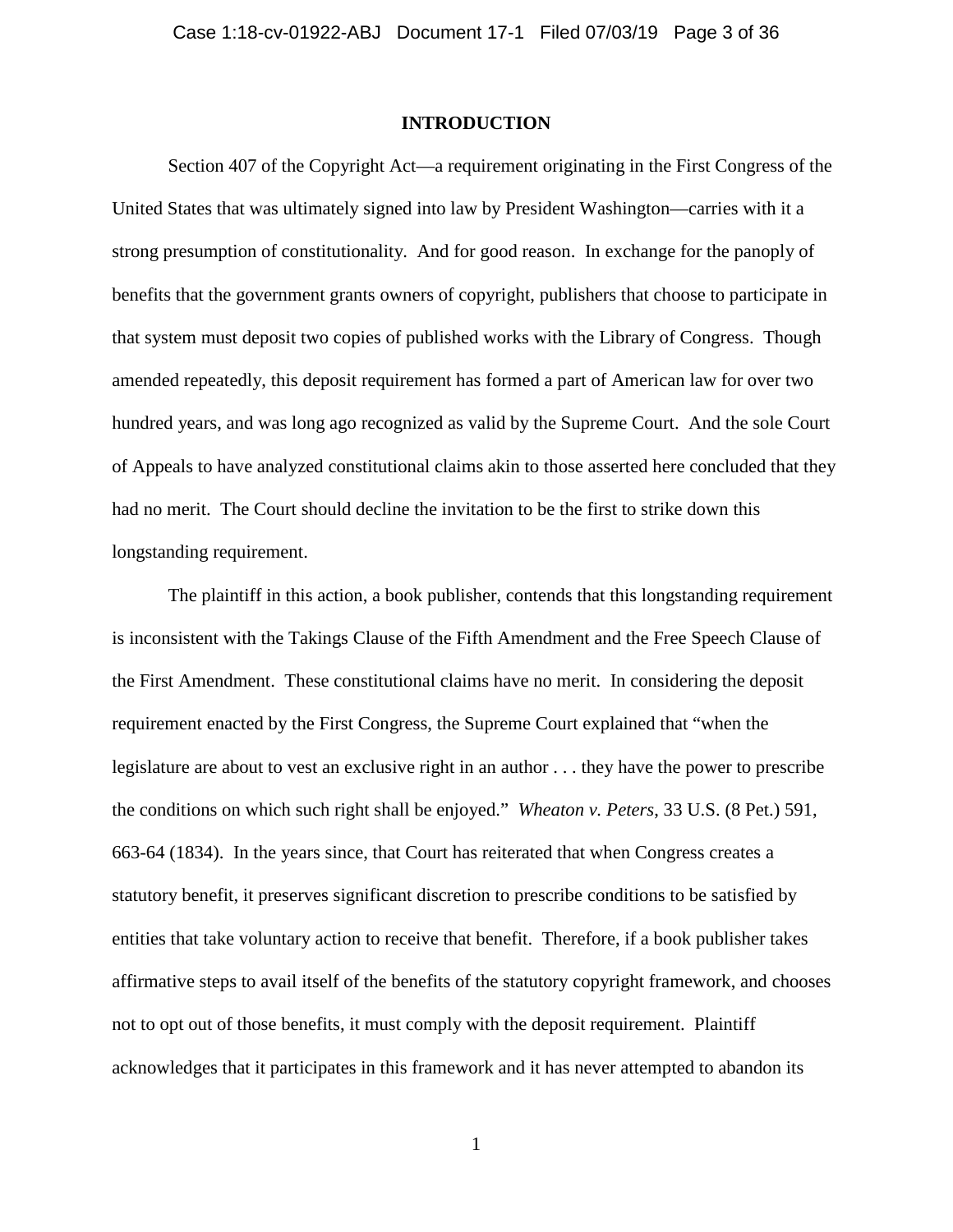# Case 1:18-cv-01922-ABJ Document 17-1 Filed 07/03/19 Page 4 of 36

copyright protections. Its participation in this conditional exchange thus does not constitute an unlawful taking.

Additionally, as a reasonable condition placed on copyright protection, the deposit requirement raises no First Amendment concerns. Even if Plaintiff were correct (though it is not) that the deposit requirement imposes a particular burden on one medium but not others, that would not state a meritorious First Amendment claim because the requirement has neither the purpose nor the effect of hindering the free exchange of ideas in any medium. Defendants therefore respectfully request that the Court enter summary judgment in their favor.

# **STATUTORY AND REGULATORY BACKGROUND**

# **I. The Library of Congress and the Deposit Requirement**

 $\overline{\phantom{a}}$ 

The Library of Congress is the world's largest library. Joint Stipulations of Fact ("JSF")  $\P$  3[1](#page-3-0).<sup>1</sup> It serves as the national library of the United States, functions as the main research arm of the U.S. Congress, and provides the public with a uniquely important repository of the nation's cultural output through general public access to its collections. *Id*. Since its founding in 1800, the Library's collection has grown to over 168 million items, including more than 39 million cataloged books and other print materials, as well as the world's largest collection of legal materials, films, maps, sheet music, and sound recordings. *Id*. A wide variety of people and organizations use the Library on a day-to-day basis—in fiscal year 2018, the Library responded to over one million requests from Congress, federal agencies, and the public. *Id*. The Library also makes cataloging information about the works in its collections publicly available online, facilitating their accessibility to publishers, researchers, students, and other users throughout the

<span id="page-3-0"></span><sup>&</sup>lt;sup>1</sup> As explained below, *see infra* Factual and Procedural Background, the parties agreed to enter into stipulations of material facts in lieu of engaging in discovery. The parties' Joint Stipulations of Fact is respectfully submitted herewith in lieu of a statement of material undisputed facts.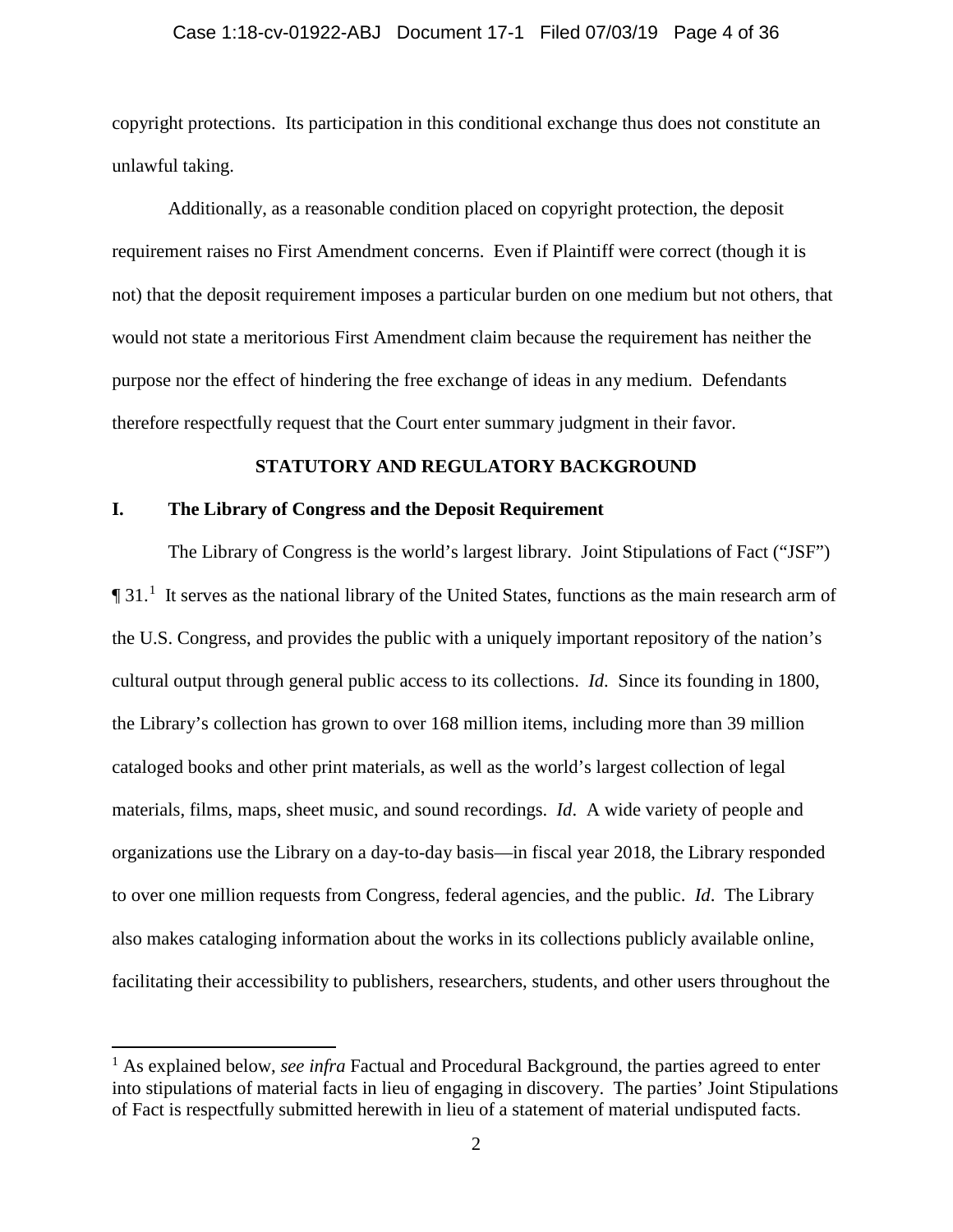world. *Id*. ¶ 34. In addition to the United States Copyright Office, its components include the Congressional Research Service, which provides authoritative research and analysis for Congress, and the National Library Service for the Blind and Physically Handicapped, which provides books in accessible formats to persons with disabilities. *Id*. ¶ 31.

To provide its services, the Library adds approximately 10,000 items to its collections each day. *Id*. ¶ 32. Many of these items are received under the deposit requirement of Section 407 of the Copyright Act of 1976, 17 U.S.C. § 407. JSF ¶ 35. In fiscal year 2017, the Copyright Office transferred 172,777 physical book deposits to the Library of Congress, 35,554 of which were received through the deposit requirement. *Id*. ¶ 66.

# **II. History of Deposit Provisions in Copyright Regimes**

Laws requiring the deposit of books and other cultural materials with a national or university library "for the purpose of preserving the cultural achievements of a nation" have been common in the West for centuries and have often been interwoven with copyright regimes. $2$ The earliest examples were associated with laws granting printing privileges, and copyright laws adopted similar library deposit requirements. Study No. 20, at 1. A deposit requirement has been part of the conditions of copyright protection since the first Congress, except for a brief period in the nineteenth century. *See*, *e.g.*, Copyright Act of May 31, 1790, 1 Stat. 124, 125 (1790); Act of Aug. 10, 1846, § 10, 9 Stat. 102, 106 (1846); Act of Mar. 3, 1891, § 3, 26 Stat. 1106, 1107 (1891); Copyright Act of 1909, § 9, 35 Stat. 1075, 1077 (1909).[3](#page-4-1)

<span id="page-4-0"></span> <sup>2</sup> Elizabeth K. Dunne, *Study No. 20: Deposit of Copyrighted Works* (1960), *reprinted in* Staff of S. Comm. on the Judiciary, 86th Cong., *Copyright Law Revision: Studies Prepared for the Subcomm. on Patents, Trademarks, and Copyrights of the Comm. on the Judiciary 1,* https://www.copyright.gov/history/studies/study20.pdf ("Study No. 20").

<span id="page-4-1"></span><sup>3</sup> The requirement was repealed in 1859, but reinstated in 1865. *See* Act of Mar. 3, 1865, 13 Stat. 540 (1865).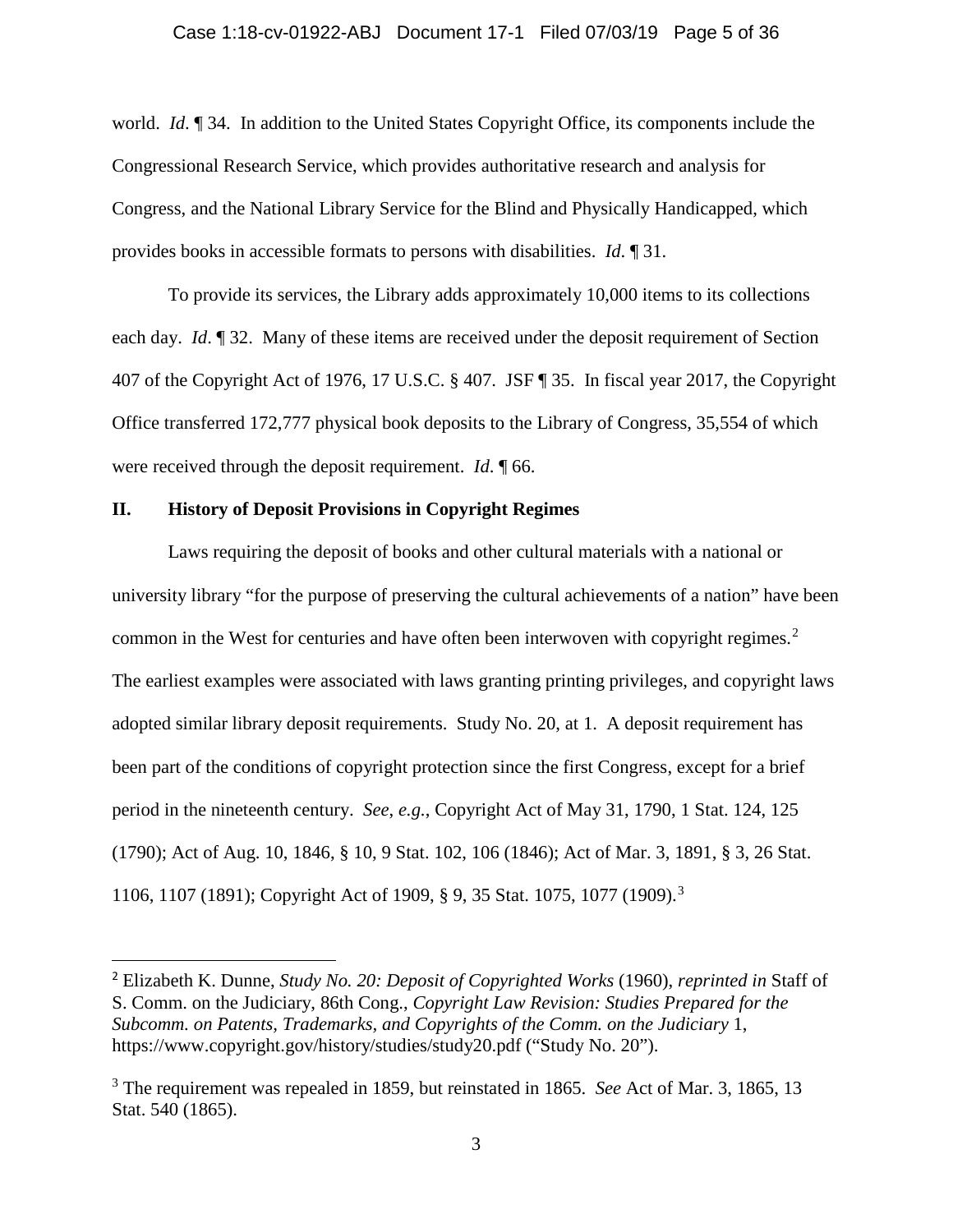"Anglo-American copyright legislation begins in 1709 with the Statute of 8 Anne, c. 19." *Fred Fisher Music Co. v. M. Witmark & Sons*, 318 U.S. 643, 647 (1943). That statute included a deposit requirement similar to the one at issue here, directing book publishers to hold "nine copies of each book or books, upon the best paper" in reserve prior to publication "for the use of the royal library, the libraries of the universities of Oxford and Cambridge, the libraries of the four universities in Scotland, the library of Sion College in London, and the library commonly called the library belonging to the faculty of advocates at Edinburgh respectively . . . ." Statute of Anne, 8 Ann., c. 19, § V (1710) (Gr. Brit.). The Statute of Anne required delivery of a copy of the book to the library within ten days of a demand by that library. If the publisher failed to comply, copyright protection was not forfeited; instead, the publisher was required to pay a fine. *See id.* (requiring non-complying publisher to pay "the value of the said printed copies" and "the sum of five pounds for every copy not so delivered, as also the value of the said printed copy not so delivered"). In 1775, English copyright law was amended to require the deposit of complete copies of works by making the registration and deposit of "the whole of such book, and every volume thereof" a condition of instituting a copyright infringement suit, in addition to the other penalties imposed by the Statute of Anne. Copyright Act, 15 Geo. III, c. 53, § VI (1775) (Gr. Brit.).

Against this historical background, Article I of the Constitution granted Congress specific power to enact copyright laws: "The Congress shall have Power . . . To promote the Progress of Science and useful Arts, by securing for limited Times to Authors and Inventors the exclusive Right to their respective Writings and Discoveries . . . ." U.S. Const. art. I, § 8, cl. 8. "All versions of the Copyright Act have been enacted pursuant to the power granted Congress" by this provision. *Ladd v. Law & Tech. Press*, 762 F.2d 809, 812 (9th Cir. 1985).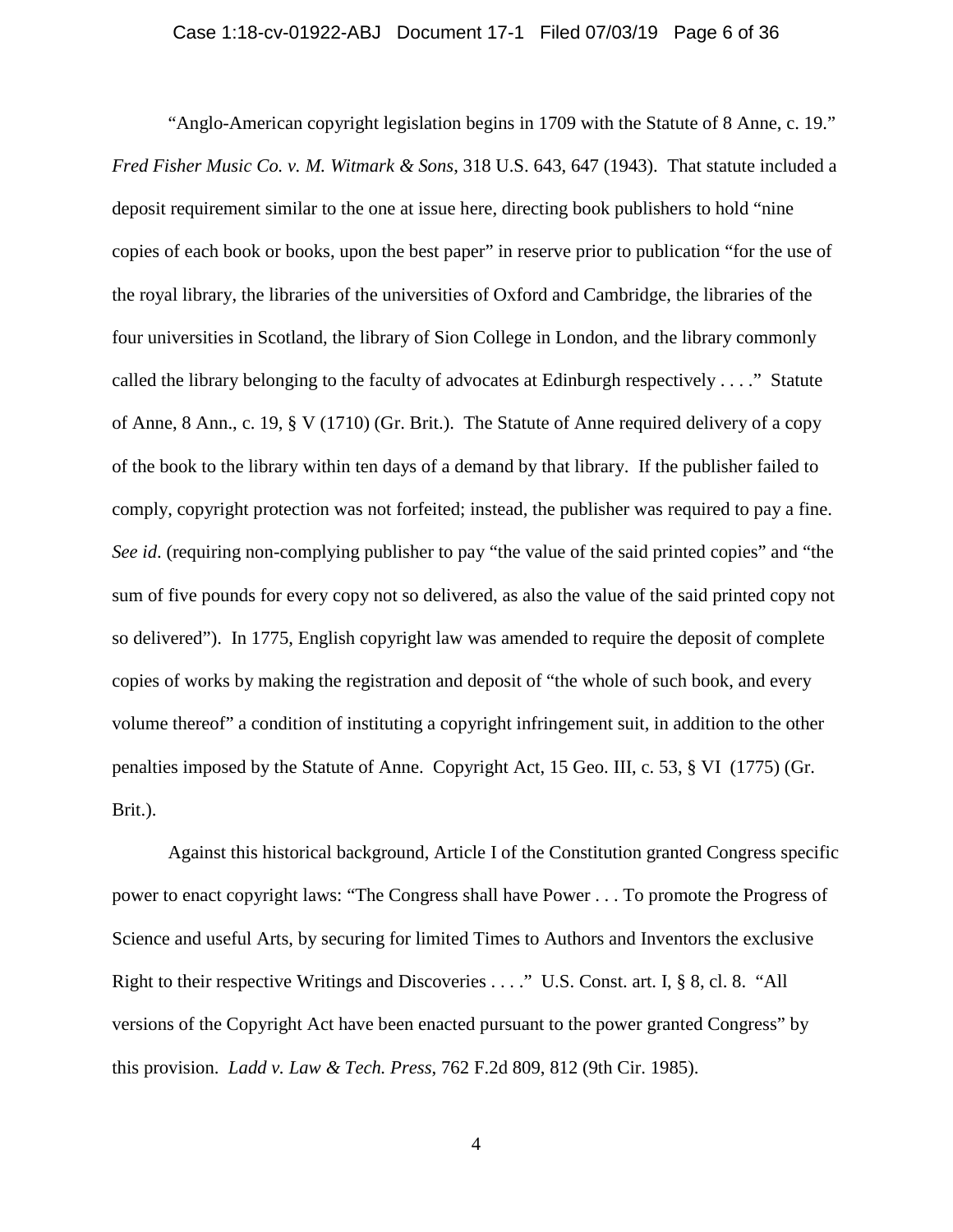# Case 1:18-cv-01922-ABJ Document 17-1 Filed 07/03/19 Page 7 of 36

The First Congress initially exercised this power in an Act signed into law by President Washington on May 31, 1790 that provided federal copyright protection to books, maps, and charts, and that included a deposit requirement. Copyright Act of 1790, § 1 Stat. 124, 125 (1790) (requiring that "the author or proprietor of any such map, chart, book or books, shall, within six months after the publishing thereof, deliver, or cause to be delivered to the Secretary of State a copy of the same, to be preserved in his office"). The Act made copyright protection available only upon this deposit of copies, providing that "no person shall be entitled to the benefit of this act . . . unless he shall first deposit" the required printed copy. *Id*. In 1834, the Supreme Court upheld this deposit provision as a constitutional condition of copyright protection. *Wheaton*, 33 U.S. at 663-64 ("No one can deny that when the legislature are about to vest an exclusive right in an author or an inventor, they have the power to prescribe the conditions on which such right shall be enjoyed; and that no one can avail himself of such right who does not substantially comply with the requisitions of the law"). As a later Supreme Court explained, "[t]he construction placed upon the constitution by the first act of  $1790...$ , by the men who were contemporary with its formation, many of whom were members of the convention which framed it, is of itself entitled to very great weight, and when it is remembered that the rights thus established have not been disputed during a period of nearly a century, it is almost conclusive." *Burrow-Giles Lithographic Co. v. Sarony*, 111 U.S. 53, 57 (1884).

In 1846, the law establishing the Smithsonian Institution required that one copy of each copyrighted work be deposited in both the Smithsonian and the Library of Congress within three months of publication. Act of Aug. 10, 1846, § 10, 9 Stat. 102, 106. In 1865, the Librarian of Congress was empowered to demand copies of works not deposited within one month of publication; failure to deposit would result in forfeiture of copyright. Act of Mar. 3, 1865, § 3,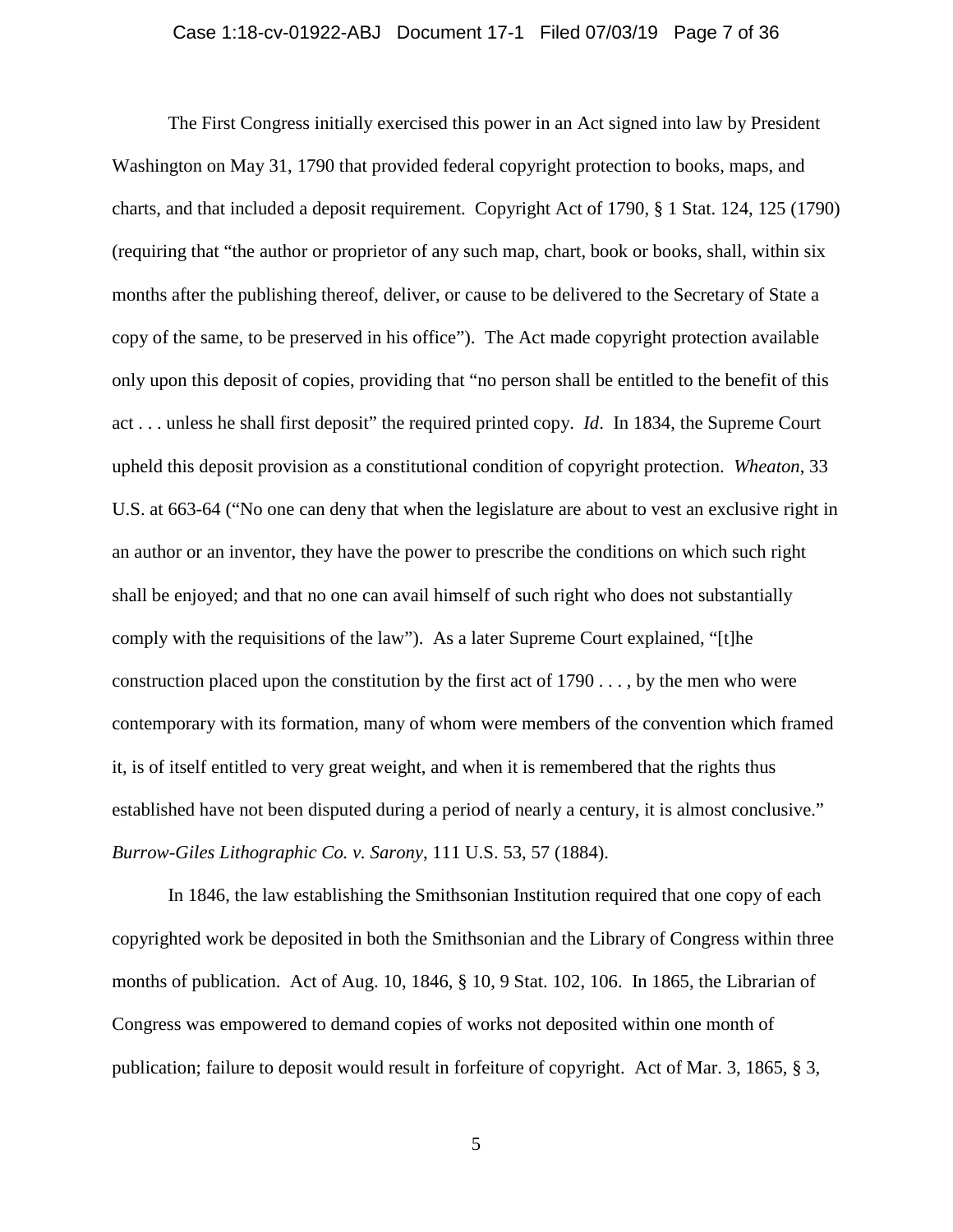## Case 1:18-cv-01922-ABJ Document 17-1 Filed 07/03/19 Page 8 of 36

13 Stat. 540, 540 (1865). In 1867, a \$25 fine was added as a penalty for noncompliance. 14 Stat. 395 (1867).

The Copyright Act of 1909 significantly liberalized the laws to benefit authors. The 1909 Act required that "after copyright has been secured by publication of the work with  $[{\rm notice}]$ ,  $4$ there shall be promptly deposited in the copyright office" two copies of the work, and gave the Register of Copyrights the authority to make a formal demand when deposit was not made, after which deposit would be required within three months, upon penalty of copyright forfeiture and a fine. Copyright Act of 1909, §§ 12-13, 35 Stat. 1075, 1078.

In enacting Section 407 of the present Copyright Act in 1976 (and as subsequently amended), Congress decided that the sanction of forfeiture was too severe and could create a danger that one copyright owner's rights could be destroyed by another owner's failure to deposit. [5](#page-7-1) *See* H.R. Rep. No. 94-1476, at 150 (1976), *reprinted in* 1976 U.S.C.C.A.N. 5659, 5766. Thus, Congress decided to retain the fine and increased it to \$250 per work, but opted to eliminate the forfeiture penalty. Under the 1976 Act, "the owner of copyright or of the exclusive right of publication in a work published *with notice of copyright* in the United States shall deposit, within three months after the date of such publication[,] two complete copies of the best edition." Copyright Act of 1976, § 407(a), 90 Stat. 2541, 2579, *codified at* 17 U.S.C. § 407(a) (1976) (emphasis added). To make clear that forfeiture of copyright protection was no longer a

 $\overline{\phantom{a}}$ 

<span id="page-7-0"></span><sup>&</sup>lt;sup>4</sup> Copyright notice generally consists of three elements included in a work: the copyright symbol ©, the word "copyright" or the abbreviation "copr."; the year of first publication of the work; and the name of the copyright owner. *See* "Copyright Notice," https://www.copyright.gov/circs/ circ03.pdf.

<span id="page-7-1"></span> $<sup>5</sup>$  Under the 1976 Copyright Act, copyright ownership is divisible. Any of the exclusive rights</sup> listed in 17 U.S.C. § 106 can be owned and enforced separately. 17 U.S.C. § 201(d). *See* H.R. Rep. No. 94-1476, at 61.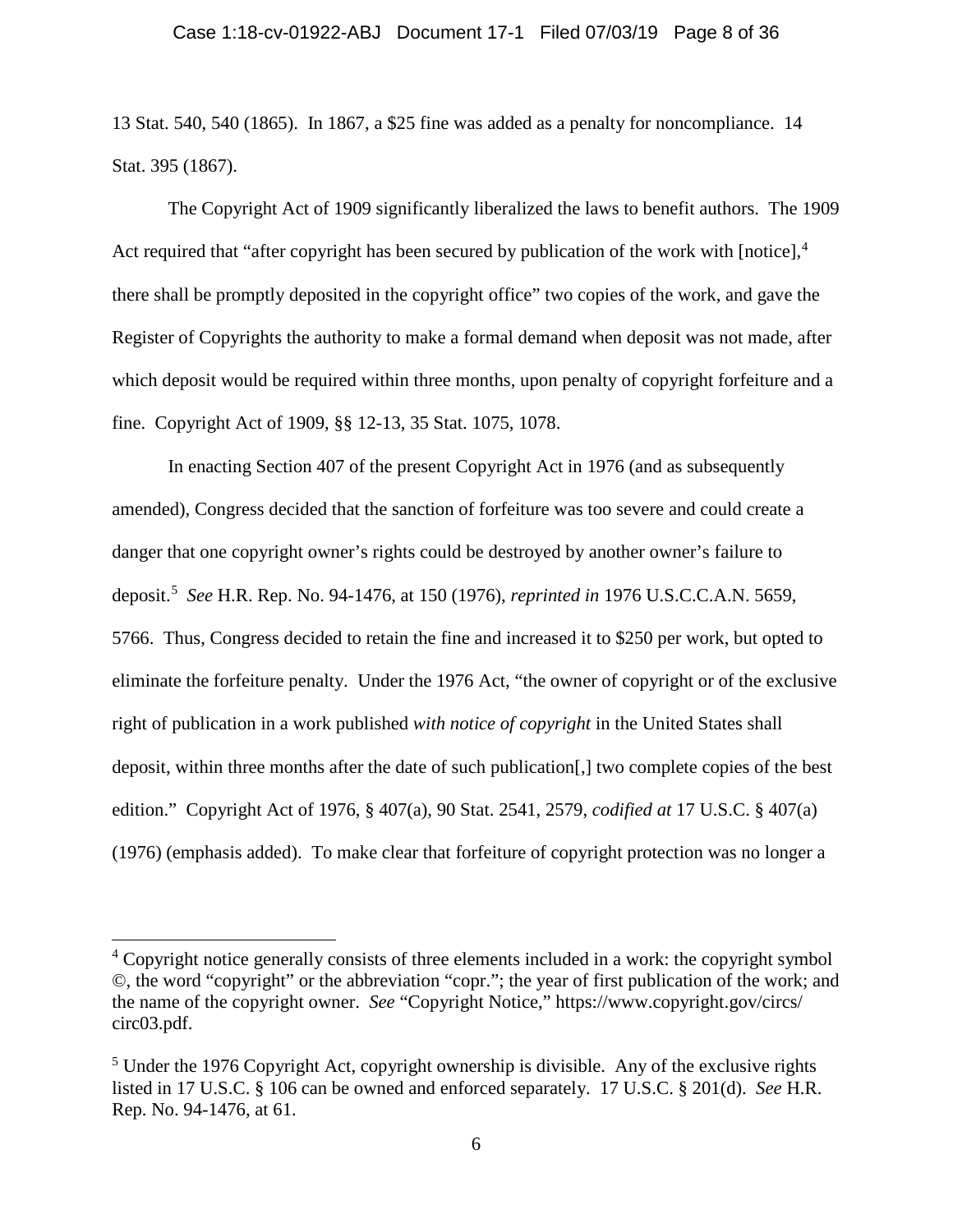#### Case 1:18-cv-01922-ABJ Document 17-1 Filed 07/03/19 Page 9 of 36

consequence of a failure to deposit, the 1976 version of Section 407(a), like the present version, stated that the deposit requirement was not a "condition[] of copyright protection." *Id*.

In 1985, a book publisher challenged this version of Section 407 under the Takings Clause and the First Amendment. *See Ladd*, 762 F.2d at 810. In rejecting the publisher's Takings Clause challenge, the Ninth Circuit observed that "Congress indubitably can place conditions on the grant of a statutory benefit." *Id*. at 813. The court noted that "publication with copyright notice" triggered the deposit requirement. *Id*. at 814. It rejected the argument that, in light of the statutory text, "the deposit requirement by its own terms is no longer a condition of copyright," instead explaining that "deposit is indeed still required of one obtaining a copyright, although protection of the copyright laws is not lost by failure to comply." *Id*. The Ninth Circuit considered that statutory text to constitute a repudiation of the requirement that copyright protection be forfeited unless deposit was made, rather than a statement divorcing copyright protection from the deposit requirement. *See id*.

In 1988, Congress amended Section 407 to bring U.S. copyright law in line with the United States' international obligations under the Berne Convention for the Protection of Literary and Artistic Works. *See* Berne Convention Implementation Act of 1988 ("BCIA"), 102 Stat. 2853 (1988); JSF ¶ 42. The BCIA removed the phrase "with notice of copyright" from Section 407 to eliminate any prohibited formal barriers to copyright protection. The relevant House Report explained that because "noncompliance with the mandatory deposit requirement does not result in forfeiture of any copyright protection, mandatory deposit is [compatible] with Berne." H.R. Rep. No. 100-609, at 44 (1988) (attached as Ex. 1). It further stated:

Clearly, the mandatory deposit of all published works in which copyright is claimed advances the purposes of the Copyright Clause of the Constitution to promote the progress of science and the useful arts. The existing mandatory deposit requirement was recently held to pass constitutional muster. The elimination of copyright notice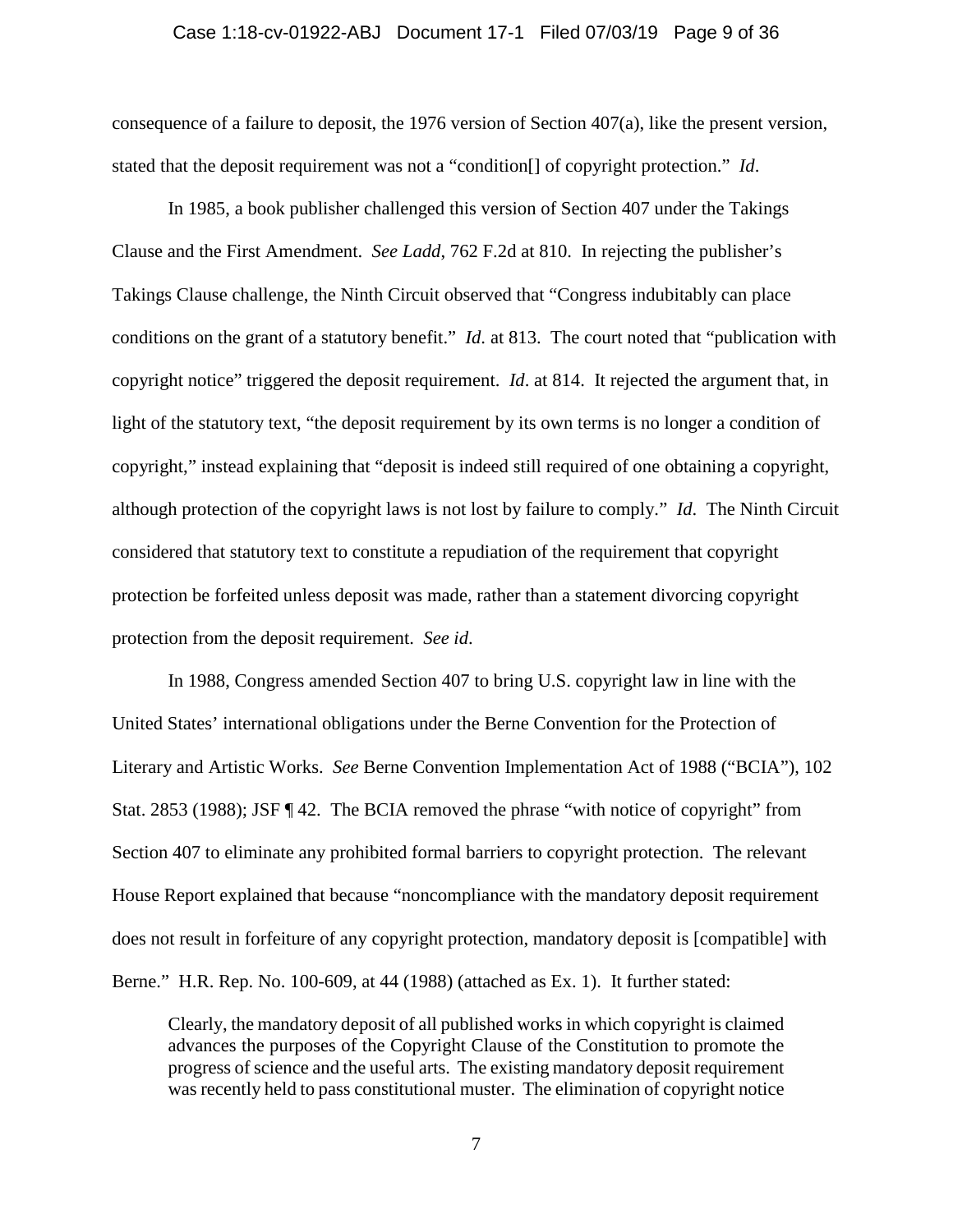as a factor in subjecting works to mandatory deposit has no constitutional significance. It remains true that only those works published in the United States in which copyright is claimed are subject to mandatory deposit. The only change is that the law will no longer require affirmative marking of the copies as a condition of maintaining copyright.

*Id*. (citing *Ladd*, 762 F.2d 809).

# **III. The Deposit Requirement in Its Current Form**

Section 407 of the Copyright Act currently states that except as exempted by the Register of Copyrights, "the owner of copyright or of the exclusive right of publication in a work published in the United States shall deposit, within three months after publication[,] two complete copies of the best edition" of the work with the Copyright Office "for the use or disposition of the Library of Congress." 17 U.S.C. § 407(a)-(b). The current law does not require deposit of the work before copyright protection vests. Rather, copyright protection attaches to copyrightable works automatically upon their fixation in a tangible medium of expression. *Id*. § 102(a).

If a copyright owner fails to affirmatively deposit copies of a work after publication (and if suitable copies have not otherwise been delivered to the Office through registration, *see infra* page 9), the Copyright Office can make a written demand for the deposit upon the publisher or copyright owner. If a demand has been made, the copyright owner or publisher has three months to comply before it becomes liable for fines and costs for the Library to purchase the work. 17 U.S.C*.* § 407(d). By regulation, the Copyright Office may exempt certain categories of works from the deposit requirement entirely or limit the deposit requirement to only one copy. *See id*. § 407(c); *see also* 37 C.F.R. § 202.19(c). For example, the Copyright Office has generally exempted most electronic works that are not published in physical formats (*i.e.*, works "available only online"). *Id*. § 202.19(c)(5).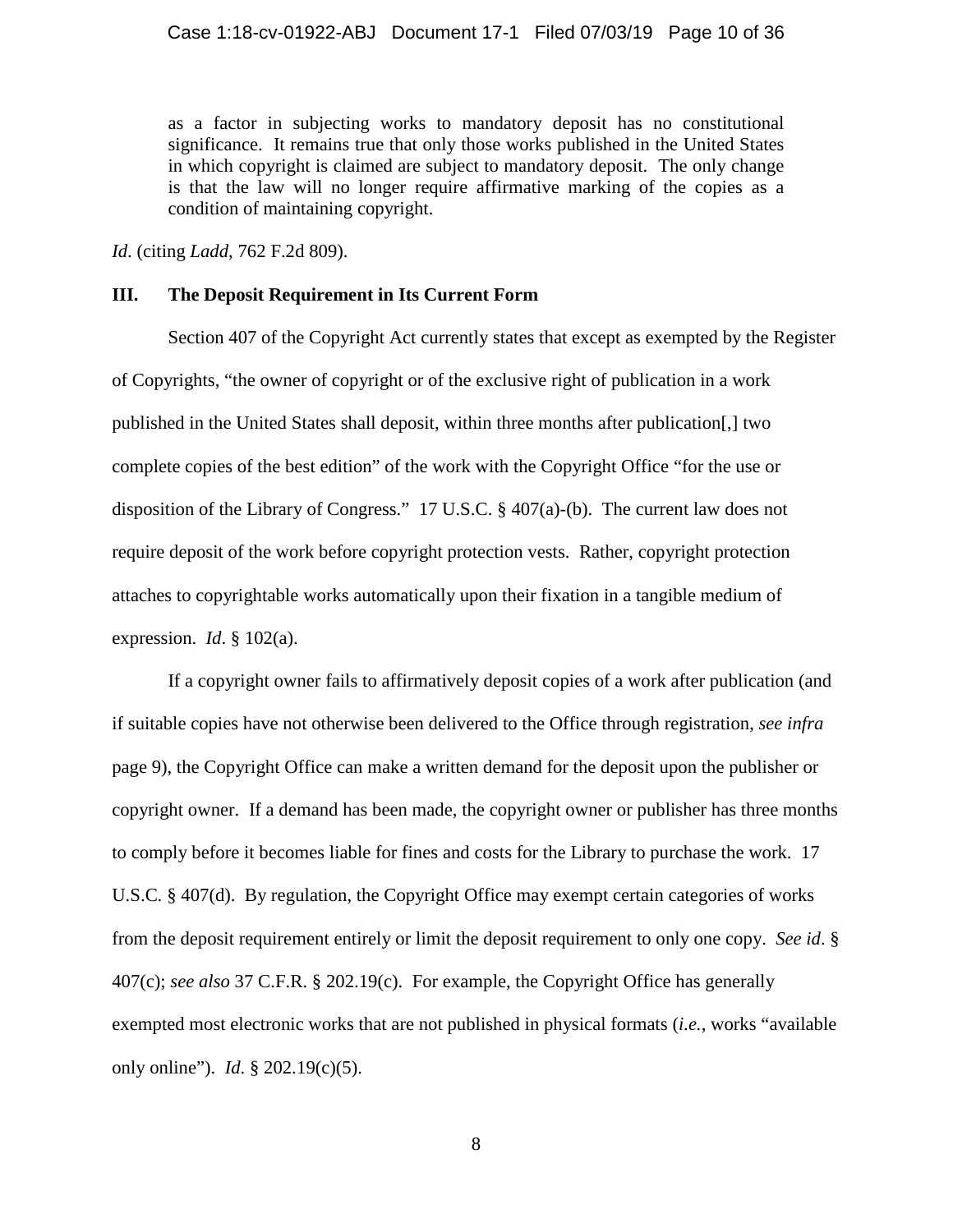# Case 1:18-cv-01922-ABJ Document 17-1 Filed 07/03/19 Page 11 of 36

A copyright owner that believes that it would be excessively burdensome to comply with a written demand can request a grant of "special relief" from the Copyright Office. Under Copyright Office regulations, the Register of Copyrights may, after consultation with other appropriate officials of the Library, grant a request for special relief from Section 407 for a published work that is not otherwise exempt. *Id*. § 202.19(e). For example, special relief might permit deposit in a format that would not otherwise be considered the "best edition" of a work (*e.g.*, an electronic format). JSF ¶ 58. Consistent with its general practice, the Office has sometimes raised the option of special relief directly with copyright owners who express concerns regarding potential burdens. *Id*. ¶ 59. Publishers often request special relief to allow them to submit an electronic copy of a work rather than a physical deposit. *Id*. ¶ 60. The Copyright Office has multiple ongoing special relief agreements that permit this arrangement; in 2017 and 2018, the Copyright Office granted every such special relief request it received. *Id*. ¶¶ 59-60.

Section 408 of the Copyright Act provides a copyright owner with additional statutory benefits, and also includes a separate deposit requirement that is a condition of receiving those benefits. *See* 17 U.S.C. § 408; *see also* H.R. Rep. No. 94-1476, at 150 (noting that "deposit and registration [are] separate though closely related"). In particular, timely registration constitutes *prima facie* evidence of a copyright, registration is generally a prerequisite to the filing of a civil action for copyright infringement, and statutory damages are generally unavailable for preregistration infringement. 17 U.S.C. §§ 410-12. As a condition of registration, the copyright owner must generally deposit two complete copies of the best edition of a published work, although here, too, the Copyright Office has regulatory authority to permit the deposit of identifying material instead of a complete copy, or to require only one copy instead of two. *Id*. §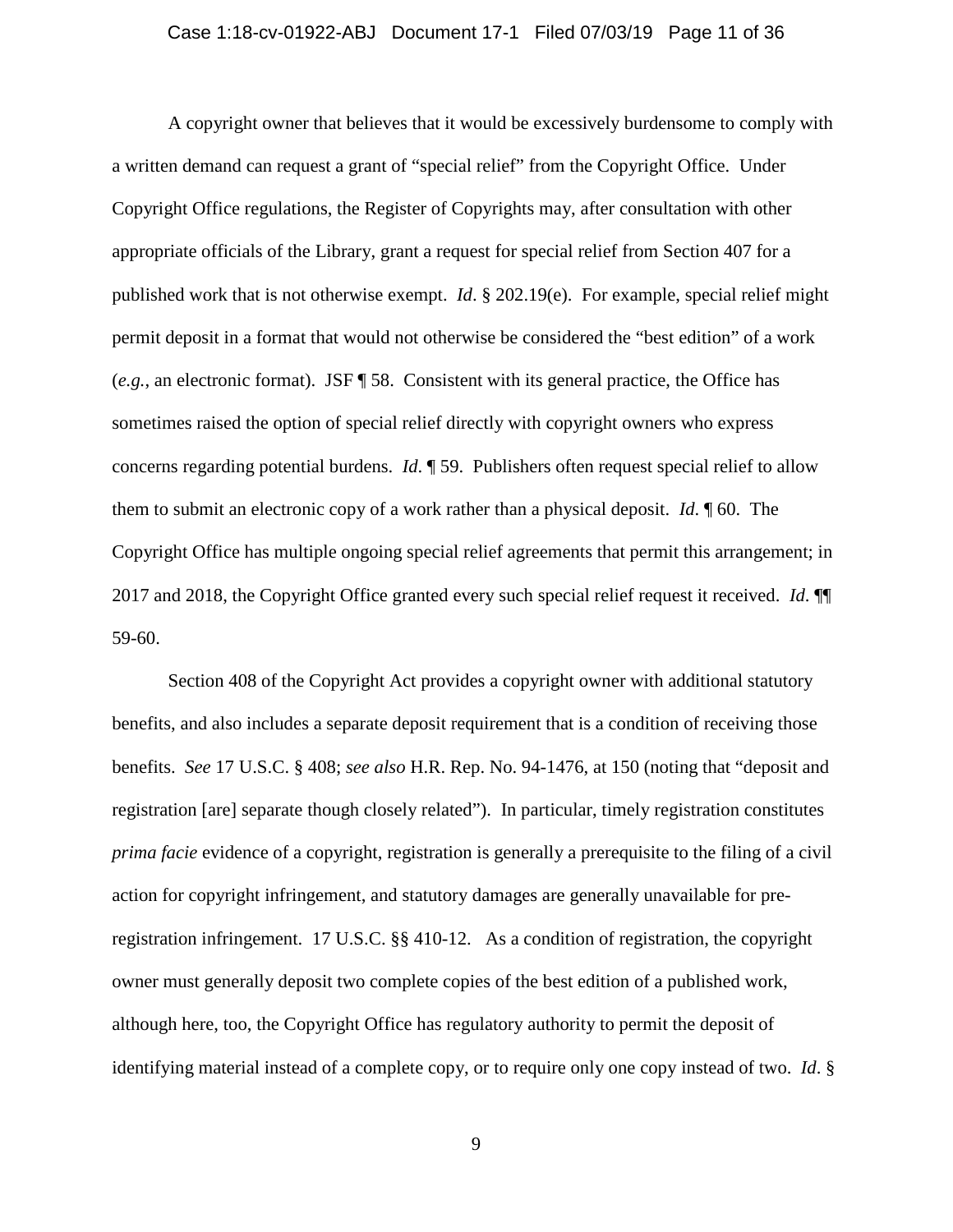408(b)(3). Copies submitted for deposit under Section 407 may be used to also satisfy the registration deposit requirement, if accompanied by a registration application and registration fee. *Id* § 408; 37 C.F.R. §§ 202.19(f)(1), 202.20(e). [6](#page-11-0)

# **FACTUAL AND PROCEDURAL BACKGROUND**

The plaintiff is a book publisher operating as a limited liability company in Richmond, Virginia, which publishes rare and out-of-print fiction, including 18th century gothic novels; Victorian horror novels; forgotten literary fiction; and early lesbian, gay, bisexual, and transgender fiction. JSF ¶ 4. After Plaintiff published its first two books, all subsequent books were published "on-demand," a publishing method where each copy is printed in response to a specific order or request. *Id.* ¶ 12. Many of the works that Plaintiff publishes are older works in the public domain, though the editorial enhancements that Plaintiff adds to the works—such as scholarly introductions and footnotes—are subject to U.S. copyright protection if they contain sufficiently creative subject matter. *Id.* ¶ 24.

Plaintiff believes that all or nearly all books that it publishes, including each of the books at issue in this case, contain copyrightable material and therefore all or nearly all of the books that it publishes contain a copyright notice—that is, a statement (which is accurate to the best of its knowledge) regarding the legal status of that material. *Id.* ¶¶ 28-29. Some of these books also contain an express reservation of rights. *Id.* ¶ 29. For example, several of the books at issue in this case contain the following statement: "All rights reserved. The use of any part of this publication reproduced, transmitted in any form or by any means, electronic, mechanical, photocopying, recording, or otherwise, or stored in a retrieval system, without prior written

l

<span id="page-11-0"></span> $6$  As used herein, "deposit requirement" refers solely to Section 407. Plaintiff has asserted no challenge to the constitutionality of Section 408.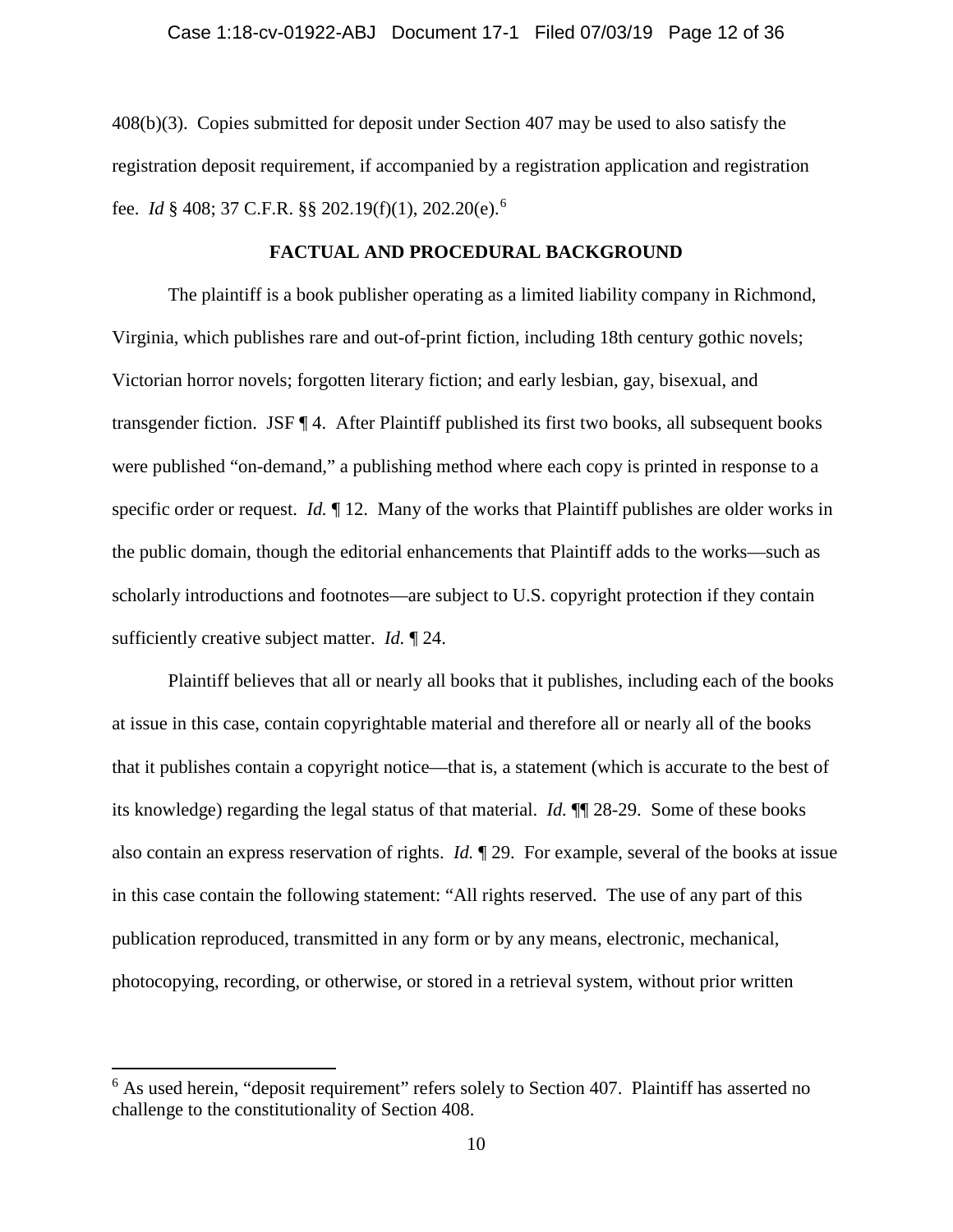# Case 1:18-cv-01922-ABJ Document 17-1 Filed 07/03/19 Page 13 of 36

consent of the publisher, constitutes an infringement of the copyright law." *Id.* Where this statement appears in one of Plaintiff's publications, Plaintiff believes it is an accurate statement of the law to the best of its knowledge. *Id.* Plaintiff has taken no steps to abandon or disclaim any of its copyrights in the books it publishes. *Id.* ¶ 30.

The Copyright Office determined that Plaintiff's books warranted inclusion in the Library's collections due in part to their historical significance. *Id*. ¶ 70. In June 2018, the Office sent an email to Plaintiff requesting the deposit of 341 published books; the email included notices for deposit for each work, and stated that if Plaintiff was unable to supply any individual book, it should return the notice(s) with a written explanation. *Id.* ¶¶ 71-73 & Exs. A-C. Plaintiff responded via email, stating that it did not keep excess physical copies of its books because of its print-on-demand business model, and that printing and shipping the requested books would be cost-prohibitive. *Id.* ¶ 76 & Ex. D. Plaintiff also stated that it had already provided some of the works to the Library in connection with a voluntary program known as the Cataloging in Publication program. *Id.* at Ex. D.

After receiving Plaintiff's response, the Copyright Office consulted publicly-available online sources in an effort to ensure its demand was limited to books containing newly-added material. *Id.* ¶ 77. In August 2018, the Office replied to Plaintiff, explaining that it had reviewed Plaintiff's titles and determined that some of the books appeared to be strictly reprints of public domain material (which were therefore no longer requested). *Id.* ¶ 78-79 & Exs. E-G. However, the Office also explained that other books published by Plaintiff contained additional materials such as new introductions or other new materials, and thus contained copyrightable material subject to the deposit requirement. *Id.* at Ex. E. The reply included a new demand letter for 240 books, which was narrowed from the original request for 341 titles because some of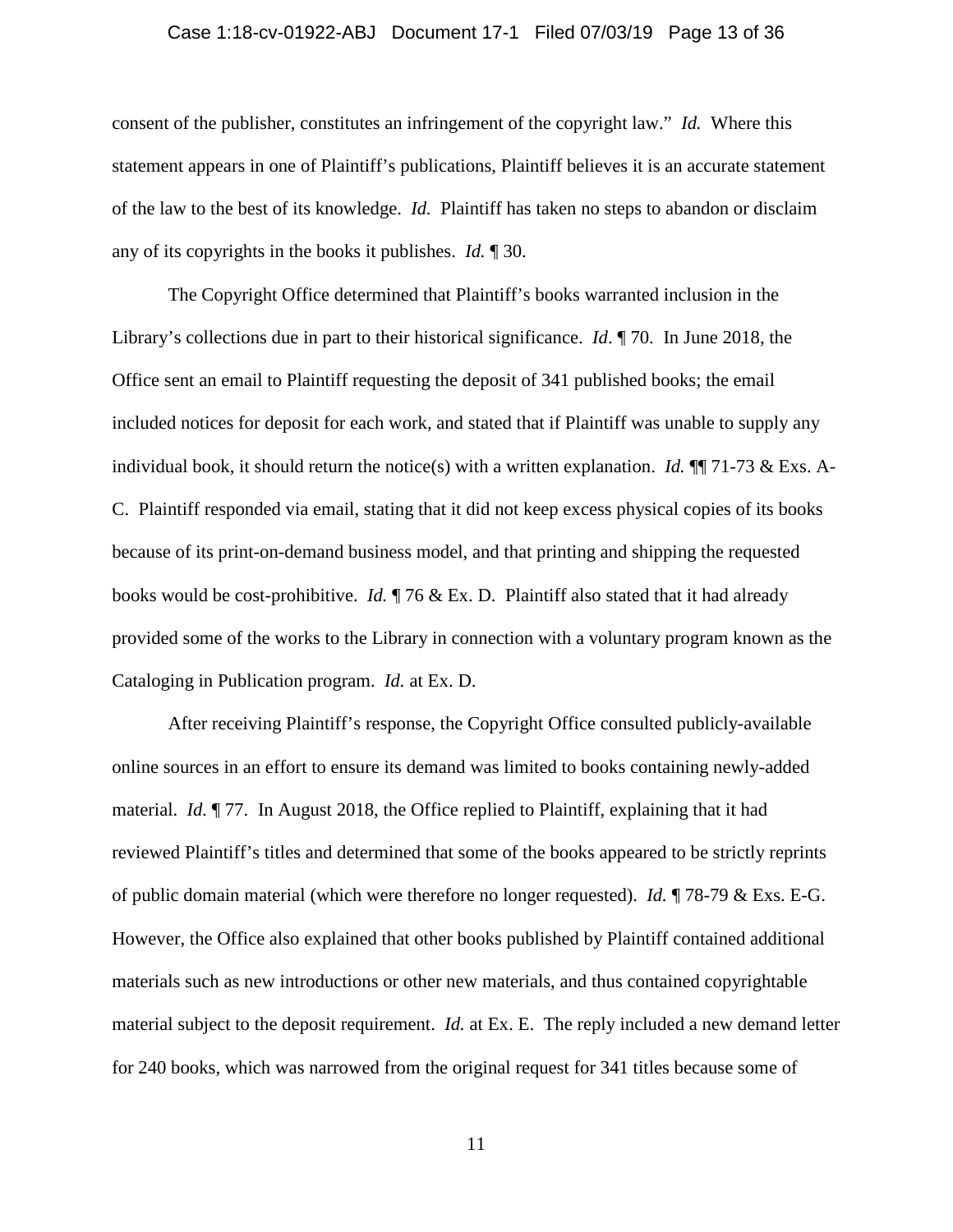# Case 1:18-cv-01922-ABJ Document 17-1 Filed 07/03/19 Page 14 of 36

these titles were either comprised entirely of public domain material or had been previously provided to the Copyright Office. *Id.* ¶ 79 & Exs F-G. In March 2019, the Copyright Office and the Library informed Plaintiff that they are willing to accept electronic copies of the books listed in this most recent demand letter in lieu of physical copies. *Id.* ¶ 61.

Plaintiff filed the present action on August 16, 2018. Plaintiff's Complaint contends that the deposit provision is inconsistent with the First and Fifth Amendments. In lieu of engaging in discovery, the parties have agreed to enter into stipulations of material facts. *See* Joint Status Report, ECF No. 16 (informing the Court that the parties had completed their fact stipulations).

# **ARGUMENT**

# **I. The Deposit Requirement in Section 407 Is Consistent with the Takings Clause as Applied to Plaintiff.**

Count I of the Complaint alleges that the deposit requirement constitutes an unlawful taking as applied to Plaintiff. Compl. ¶¶ 65-70. This claim has no merit because the deposit requirement is a condition on the provision of a voluntarily-sought government benefit rather than a taking without just compensation. *See Ruckelshaus v. Monsanto Co*., 467 U.S. 986, 1007 (1984); *Ladd*, 762 F.2d at 813-14.

# **A. Because the Deposit Provision Is a Condition on a Voluntarily-Sought Government Benefit, Its Operation Is Consistent With the Takings Clause.**

The Fifth Amendment provides in relevant part that "private property [shall not] be taken for public use, without just compensation." U.S. Const. amend. V. However, the Supreme Court has held that Congress may condition the provision of a voluntarily-sought government benefit on the furnishing of certain private property if that condition rationally relates to a legitimate government interest. *Monsanto*, 467 U.S. at 1004-08. Because the deposit requirement constitutes such a condition, no taking without just compensation has occurred (or will occur).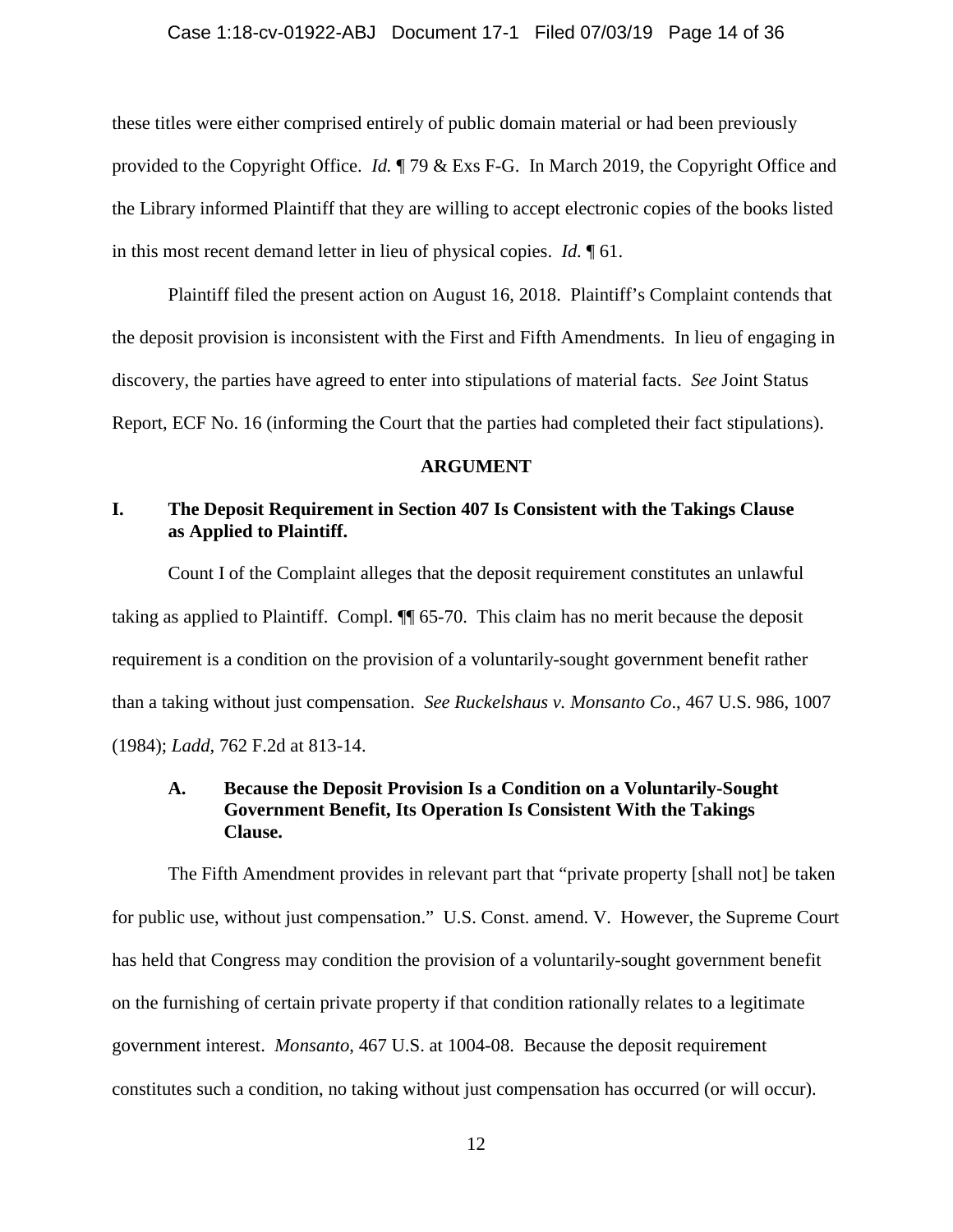Dating back to the first Congress in 1790, a deposit requirement has been part of the conditions of copyright protection, except for a brief period in the nineteenth century. *See, e.g.*, Copyright Act of May 31, 1790, 1 Stat. 124, 125 (1790); Act of Aug. 10, 1846, § 10, 9 Stat. 102, 106 (1846); Act of Mar. 3, 1891, § 3, 26 Stat. 1106, 1107 (1891); Copyright Act of 1909, § 9, 35 Stat. 1075, 1077 (1909). As part of the statutory copyright framework, Congress has required copyright owners such as Plaintiff, who receive a limited monopoly, to comply with the deposit provision. In upholding the version of the provision contained in the earliest federal copyright statute, the Supreme Court explained that the right to copyright protection "does not exist at common law" but instead originated "under the acts of congress," and "[n]o one can deny that when the legislature are about to vest an exclusive right in an author or an inventor, they have the power to prescribe the conditions on which such right shall be enjoyed; and that no one can avail himself of such right who does not substantially comply with the requisitions of the law." *Wheaton*, 33 U.S. at 663-64. As the D.C. Circuit has explained in upholding another copyright provision traceable to the Copyright Act of 1790, "[t]he construction of the Constitution 'by [those] contemporary with its formation, many of whom were members of the convention which framed it, is of itself entitled to very great weight, and when it is remembered that the rights thus established have not been disputed [for this long], it is almost conclusive.'" *Eldred v. Reno*, 239 F.3d 372, 379 (D.C. Cir. 2001) (quoting *Burrow-Giles*, 111 U.S. at 57), *aff'd*, 537 U.S. 186 (2003).

The versions of the deposit requirement contained in the statutes enacted and amended since 1790 have retained this core feature that only copyright holders are subject to the deposit requirement. It remains the case, as in 1834, that "no one can avail himself of [the] right [to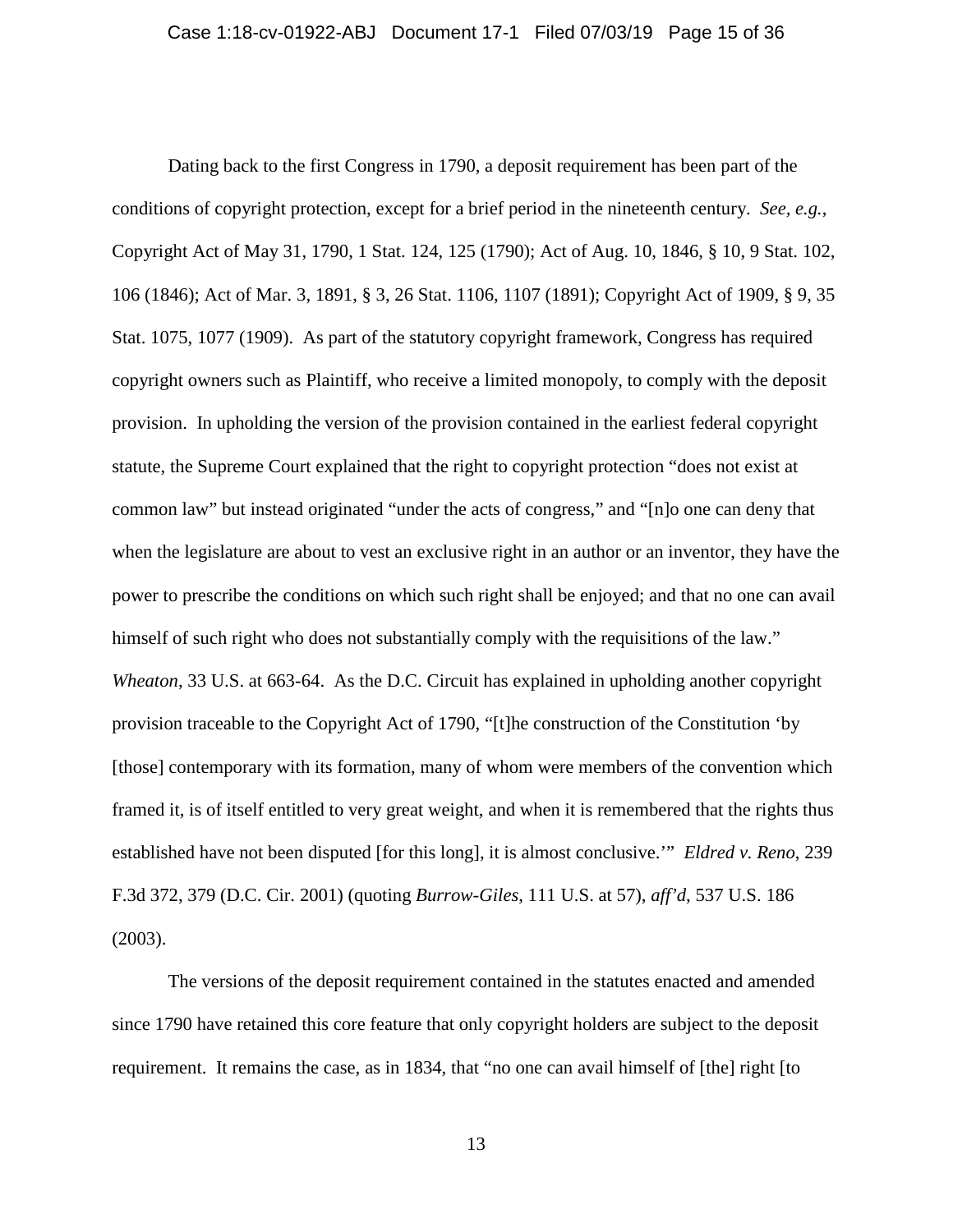## Case 1:18-cv-01922-ABJ Document 17-1 Filed 07/03/19 Page 16 of 36

copyright protection] who does not substantially comply" with the deposit requirement. *Wheaton*, 33 U.S. at 664. As relevant here, Congress has altered the statute only to benefit the copyright holder by relaxing the consequence such that failure to deposit the requisite copies does not result in forfeiture of a copyright holder's statutory benefit, but instead subjects the holder to a financial penalty. *See Ladd*, 762 F.2d at 813. This ameliorative change, which benefits the copyright holder, does not render inapplicable the Supreme Court's holding that Congress may "prescribe the conditions on which [a statutorily vested] right shall be enjoyed," much less render the statute unconstitutional. *Wheaton*, 33 U.S. at 664. The structure is fundamentally the same: under the current deposit provision, like the original one, the copyright holder is still faced with the choice to comply with the deposit requirement in exchange for the statutory benefits offered by the Copyright Act, or divest copyright protection in the published work and be excused from the deposit requirement.

More recently, in *Monsanto*, the Supreme Court rejected a challenge to a comprehensive regulatory statute that mandated that companies provide certain trade secrets to a federal agency in exchange for the ability to receive economic benefits of registering certain pesticides for sale in interstate commerce. The court concluded that "as long as Monsanto is aware of the conditions under which the data are submitted, and the conditions are rationally related to a legitimate Government interest, a voluntary submission of data by an applicant in exchange for the economic advantages of a registration can hardly be called a taking." *Monsanto*, 467 U.S. at 1007 (citations omitted).

Similarly, here, Congress has enacted a comprehensive statutory framework, and the furnishing of certain personal property (two copies of a copyrighted work) is part of the exchange for a voluntarily-sought government benefit (copyright protection). The Constitution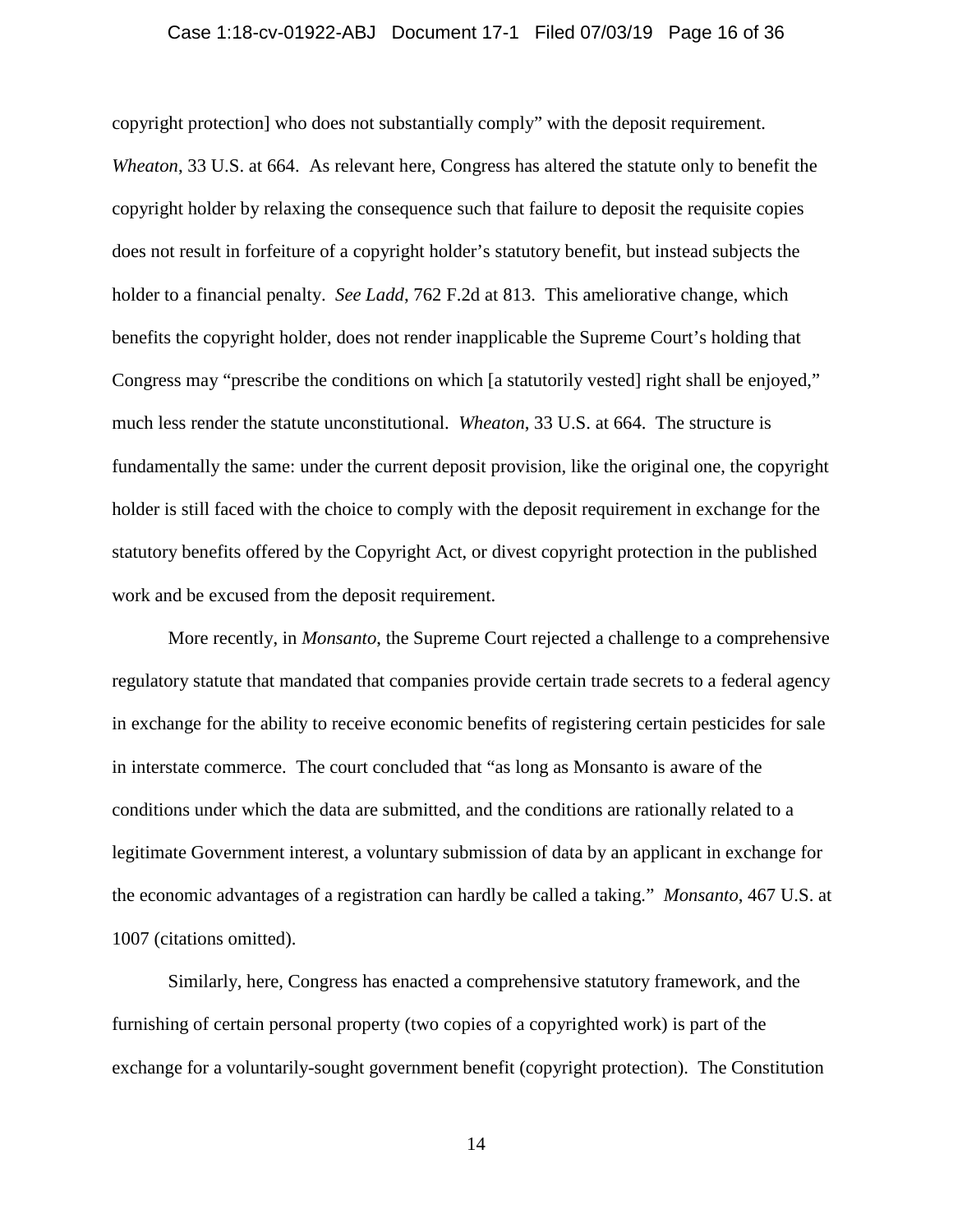# Case 1:18-cv-01922-ABJ Document 17-1 Filed 07/03/19 Page 17 of 36

grants Congress the power "[t]o promote the Progress of Science and useful Arts, by securing for limited Times to Authors and Inventors the exclusive Right to their respective Writings and Discoveries." U.S. Const. art. I, § 8, cl. 8. The Supreme Court has long recognized that copyright legislation, dating back to the Copyright Act of 1790, provides a statutory benefit that would not otherwise exist at common law. *See Wheaton*, 33 U.S. at 661 ("Congress, then, by [the Copyright Act of 1790], instead of sanctioning an existing right, as contended for, created it."). Congress may lawfully condition the voluntary enjoyment of this statutory right on the deposit of two copies of the work with the Library of Congress. As discussed below, *see infra* I.B, Plaintiff voluntarily availed itself of the protection of the copyright framework created by Congress, and has taken no steps to affirmatively disclaim the statutory benefits offered; it is thus validly subject to the conditions Congress places on the enjoyment of such benefits.

In light of *Wheaton* and *Monsanto*, the Ninth Circuit previously rejected a similar takings challenge brought by a publisher seeking to invalidate the deposit requirement following a statutory amendment. In *Ladd*, the Ninth Circuit explained that "Congress indubitably can place conditions on the grant of a statutory benefit," and thus agreed with the government's argument that the provision "is not a taking" but "a condition which Congress may legitimately attach to the grant of a benefit." 762 F.2d at 813. Thus, "[b]y voluntarily choosing to avail itself of the benefit," the publisher "ha[d] accepted the condition of deposit." *Id*. The court determined that the deposit provision was rationally related to the benefit of copyright protection because "[t]he Copyright Clause grants copyright protection for the purpose of promoting the public interest in the arts and sciences," and "[c]onditioning copyrights on a contribution to the Library of Congress furthers this overall purpose." *Id*. at 814.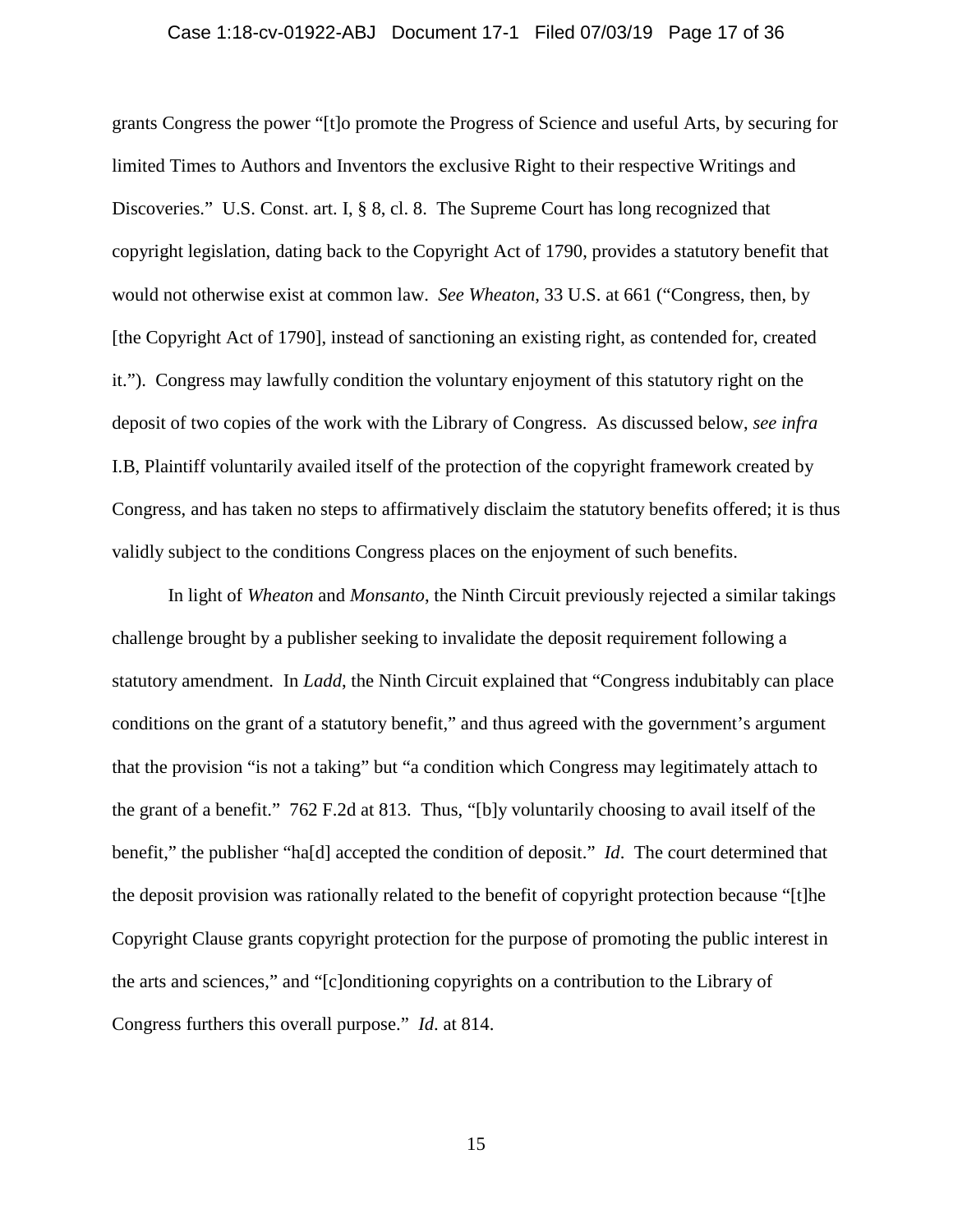# Case 1:18-cv-01922-ABJ Document 17-1 Filed 07/03/19 Page 18 of 36

As the Ninth Circuit also recognized in *Ladd*, the constitutional analysis is not altered by the fact that the deposit requirement "by its own terms is no longer a condition of copyright," in the sense that a copyright cannot be forfeited by failure to deposit the work. *Id*. The Ninth Circuit explained that the deposit requirement forms part of a broader exchange for a statutory benefit, and that Congress's statement that deposit is no longer a condition of copyright merely reflects a change in "the method by which the deposit requirement is enforced." *Id*. As such, "a complete reading of section 407 reveals that deposit is indeed still required of one obtaining a copyright, although protection of the copyright laws is not lost by failure to comply." *Id*.; *see* S. Rep. No. 100-352, at 45 (1988) ("[A]lthough deposit is not a condition of copyright protection, it is, in a sense, an element of the 'quid pro quo' paid by authors and copyright owners for the benefits they enjoy as copyright proprietors."), *reprinted in* 1988 U.S.C.C.A.N. 3706, 3742. As the Ninth Circuit recognized, Congress altered the penalty not to change the fundamental bargain of the copyright framework, but rather to improve the effectiveness of the deposit requirement, concluding that the prospect of "[a] realistic fine," together with other statutory incentives, "seems likely to produce a *more effective* deposit system." *Ladd*, 762 F.2d at 813 (quoting H.R. Rep. 94-1476, at 150) (emphasis added). "[D]eposit is still required, but failure to deposit results not in forfeiture but in fines in the amount of the cost to the library of obtaining the work plus penalties." *Id.*<sup>[7](#page-17-0)</sup> A fine has long been associated with a failure to deposit. *See, e.g.*, 14 Stat. 395 (1867).

l

<span id="page-17-0"></span><sup>&</sup>lt;sup>7</sup> Nor, as the Ninth Circuit explained, is this conclusion inconsistent with Section 407(a)'s statement that "[n]either the deposit requirements of this subsection nor the acquisition provisions of subsection (e) are conditions of copyright protection." *See Ladd*, 762 F.2d at 814. The deposit requirement is a condition on copyright protection in the sense that it applies only to copyright owners. And the quoted section of Section 407(a) simply makes clear that forfeiture of copyright protection is no longer a permissible sanction for a failure by a copyright owner to make a required deposit upon demand.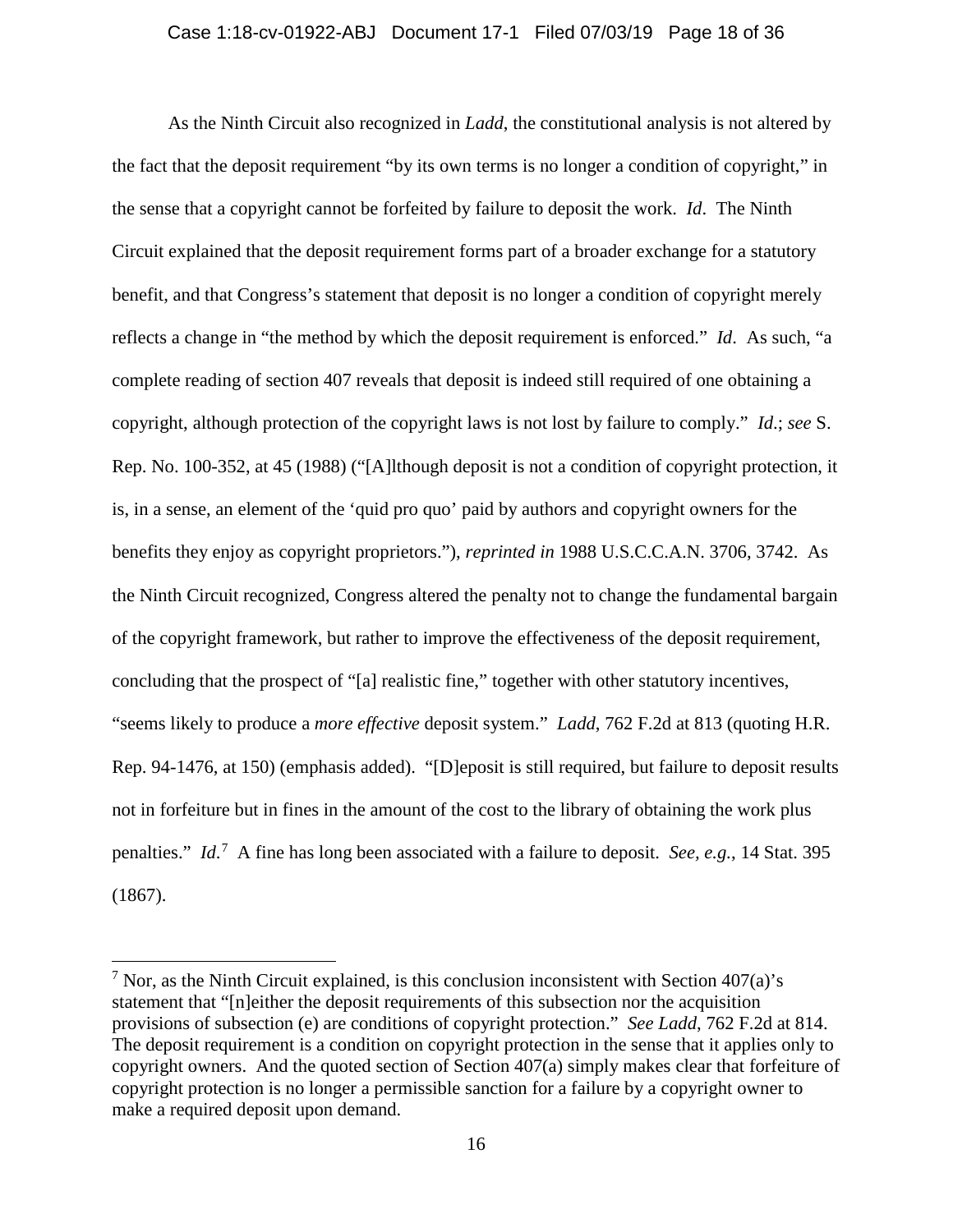# Case 1:18-cv-01922-ABJ Document 17-1 Filed 07/03/19 Page 19 of 36

In short, while the deposit requirement may be viewed as more lenient from the standpoint of the copyright owner because forfeiture is no longer a sanction for noncompliance, the statutory framework of copyright protection still connects the requirement to the benefits of copyright protection. And because Congress has "vest[ed] an exclusive right in an author," it "ha[s] the power to prescribe the conditions on which such right shall be enjoyed," including the deposit requirement. *Wheaton*, 33 U.S. at 663-64. The condition remains in place; the penalty for failing to comply has simply become less onerous. But the fact that a statutory enforcement mechanism has changed does not transform a statute that is constitutional to one that is not.<sup>[8](#page-18-0)</sup>

The only relevant difference between the version of Section 407 at issue in *Ladd* and the current version is that the latter no longer applies only where copyright owners include a notice of copyright. But the relaxation of formality requirements achieved by the 1988 Berne Amendments does not alter the fundamental nature of the federal copyright framework. The 1988 amendments were intended to make it easier for authors to obtain copyright protection, and not to change the fundamental quid pro quo of the statutory scheme laid out by Congress. They reflect a "minimalist approach" that "amend[ed] the Copyright Act only where there [was] a clear conflict with the express provisions of the Berne Convention" and "only insofar as it [was] necessary to resolve the conflict in a manner compatible with the public interest, respecting the pre-existing balance of rights and limitations in the Copyright Act as a whole." H.R. Rep. No.

 $\overline{\phantom{a}}$ 

<span id="page-18-0"></span><sup>&</sup>lt;sup>8</sup> An analogous statutory framework helps demonstrate why this is the case. The federal government (along with most states) compiles names from voter registration records to create jury lists. *See* 28 U.S.C. § 1863(b)(2) (requiring U.S. district courts to select the names of prospective jurors from voter registration lists). Bestowal of a government benefit (the ability to vote in a specific election) is thus combined with a condition (inclusion in jury pools). Failure to report for jury duty can be penalized by a fine, imprisonment, or community service, *see id*. § 1866(g), but not by forfeiture of the right to vote. Yet it would be correct to describe the ability to vote in a particular election as being conditioned on the voter's inclusion in jury pools.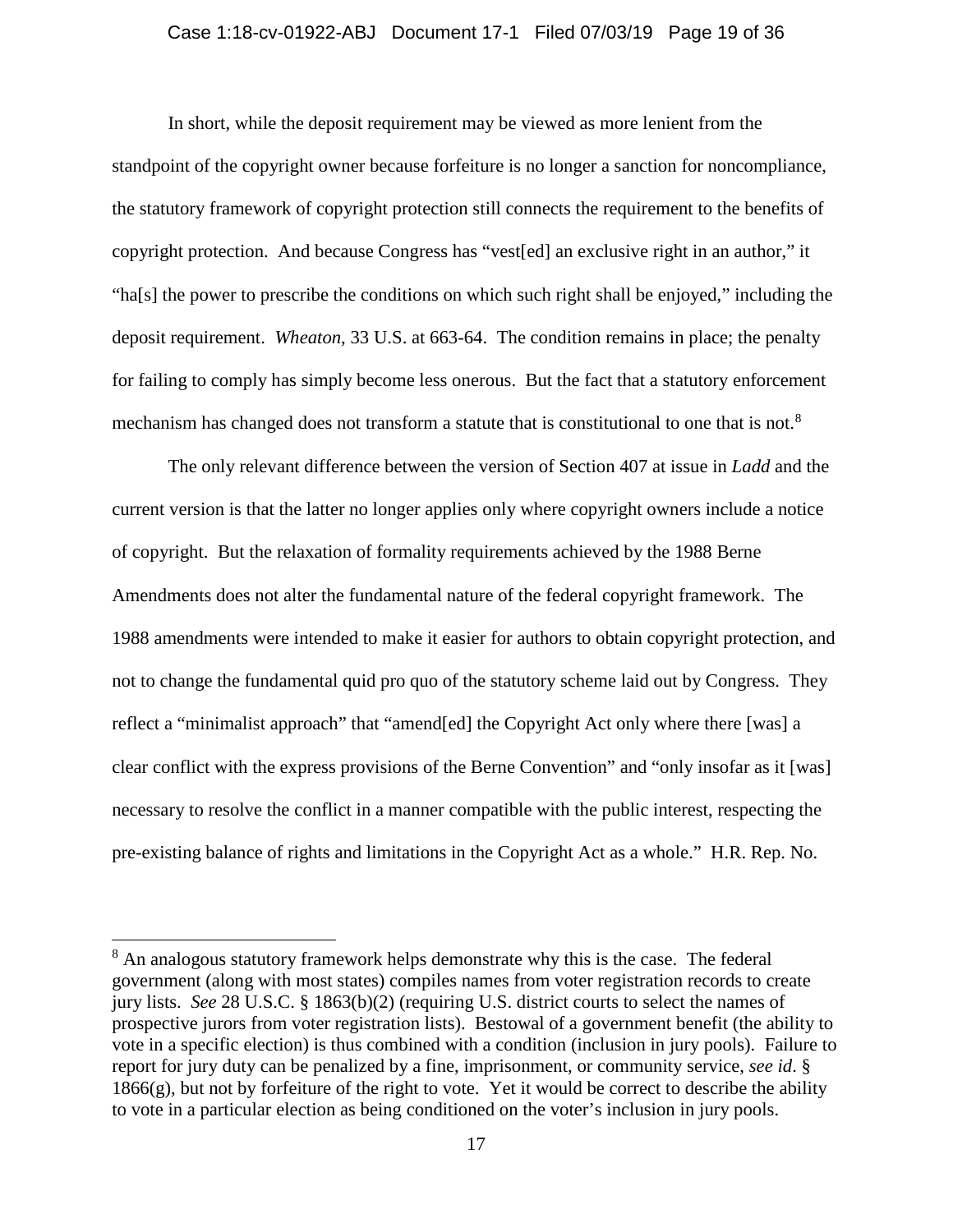## Case 1:18-cv-01922-ABJ Document 17-1 Filed 07/03/19 Page 20 of 36

100-609, at 20. Congress prospectively abolished the mandatory requirement of notice of copyright, but "[i]n deference to the utility of notice, . . . the legislation includes a new provision designed to stimulate voluntary notice by according evidentiary significance to its use." *Id*. at 45. Under this new provision, if a notice of copyright appears on a published work, then no weight is given to a defendant's use of a defense based on innocent infringement to mitigate damages. 17 U.S.C. § 401(d). But as Congress made clear, "[t]he elimination of copyright notice as a factor in subjecting works to mandatory deposit has no constitutional significance," as it "remains true that only those works published in the United States in which copyright is claimed are subject to mandatory deposit." H.R. Rep. No. 100-609, at 44. "The only change is that the law will no longer require affirmative marking of the copies as a condition of maintaining copyright." *Id*.

Consequently, the modification of the copyright-notice requirement does not change the fundamental balance of the federal copyright framework. *See also Kahle v. Ashcroft*, No. C-04- 1127 MMC, 2004 WL 2663157, at \*16-18 (N.D. Cal. Nov. 19, 2004) (rejecting contention that recent amendments to the Copyright Act, including amendment of deposit requirement, had altered the traditional contours of copyright protection), *aff'd*, 487 F.3d 697 (9th Cir. 2007). The copyright holder is still faced with the quid pro quo that the Supreme Court blessed in *Wheaton*: either choose to deposit copies with the Library and enjoy the protection of copyright or divest oneself of the copyright interest and thereby forego the protection of the statutory framework along with the accompanying obligation to deposit. Forfeiture no longer occurs by operation of statute if the copyright holder declines to deposit, but the deposit requirement remains a condition attached to the enjoyment of the statutory benefit of copyright protection, a benefit that Plaintiff here clearly intended to avail itself of with regard to the publication of its works.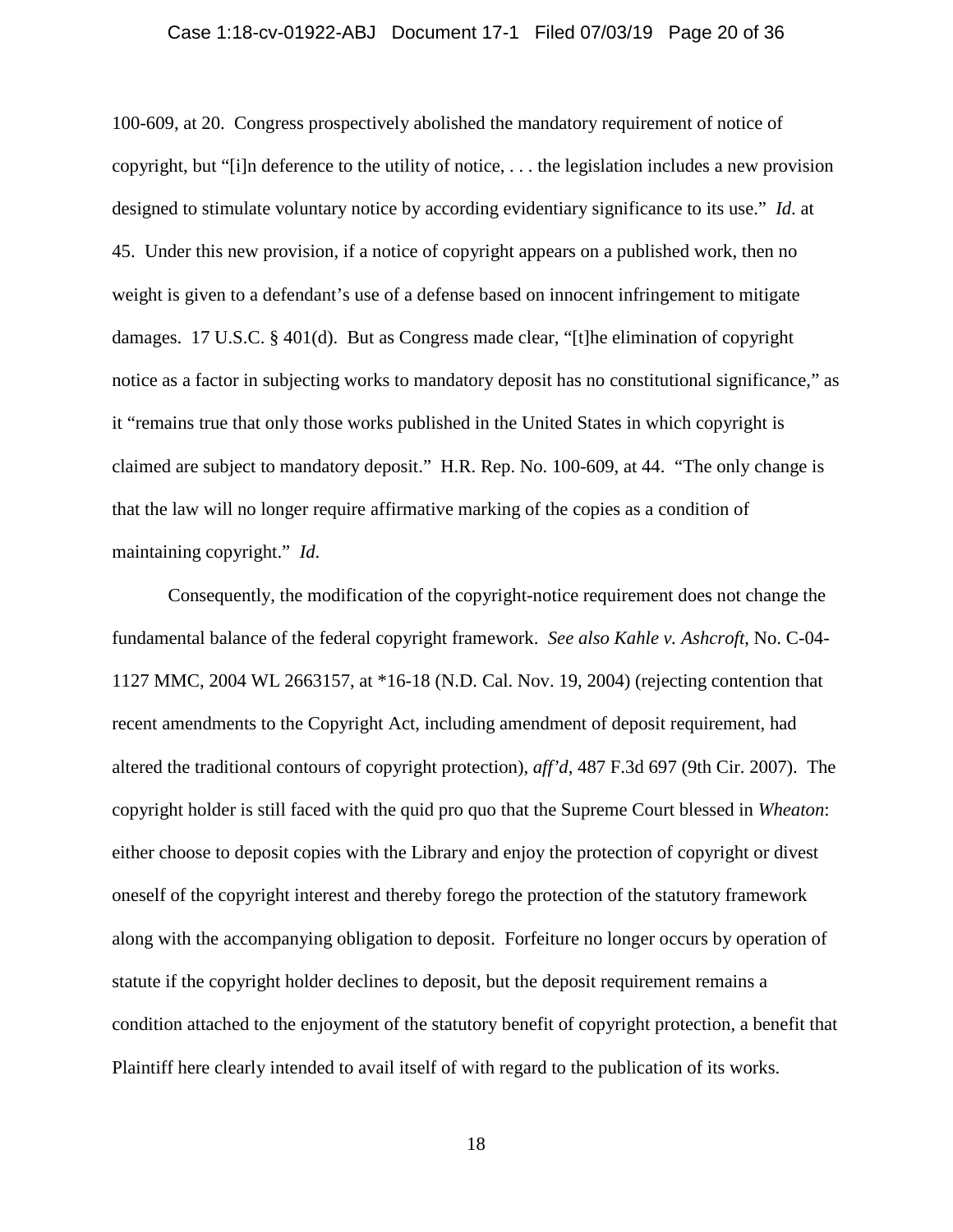# **B. Plaintiff Has Taken Voluntary Action to Receive the Benefits Afforded Under Federal Copyright Law, and Has Declined to Take Action to Opt Out of Receiving Such Benefits.**

There is no question that the plaintiff here intends to avail itself of the statutory benefits vested in copyright holders by Congress. Plaintiff's works are published with notice of copyright (even though such notice is not required to enjoy copyright protection), Plaintiff has taken no steps to abandon the copyrights in those works, and Plaintiff's organization is structured in order to vest copyright with it as the publisher. Like the publisher in *Ladd*, Plaintiff has "voluntarily cho[sen] to avail itself of the benefit" afforded by copyright protection, and has thereby "accepted the condition of deposit." 762 F.2d at 813.

The requirement to deposit copies of a published work with the Copyright Office falls on "the owner of copyright or of the exclusive right of publication in a work published in the United States." 17 U.S.C. § 407(a). As a general rule, "[c]opyright in a work protected under [the Copyright Act] vests initially in the author or authors of the work." *Id*. § 201(a). However, copyright ownership can be transferred by contract. *Id*. § 201(d). Moreover, for "work[s] made for hire," "the employer or other person for whom the work was prepared is considered the author . . . , and unless the parties have expressly agreed otherwise," owns the copyright. *Id*. § 201(b). A "work made for hire" includes "a work specifically ordered or commissioned for use . . . as a supplementary work" and "a work prepared by an employee within the scope of his or her employment." *Id*. § 101. In turn, a "supplementary work" is "a work prepared for publication as a secondary adjunct to a work by another author for the purpose of introducing, concluding, illustrating, explaining, revising, commenting upon, or assisting in the use of the other work, such as forewords [and] afterwords [and] editorial notes . . ." *Id*.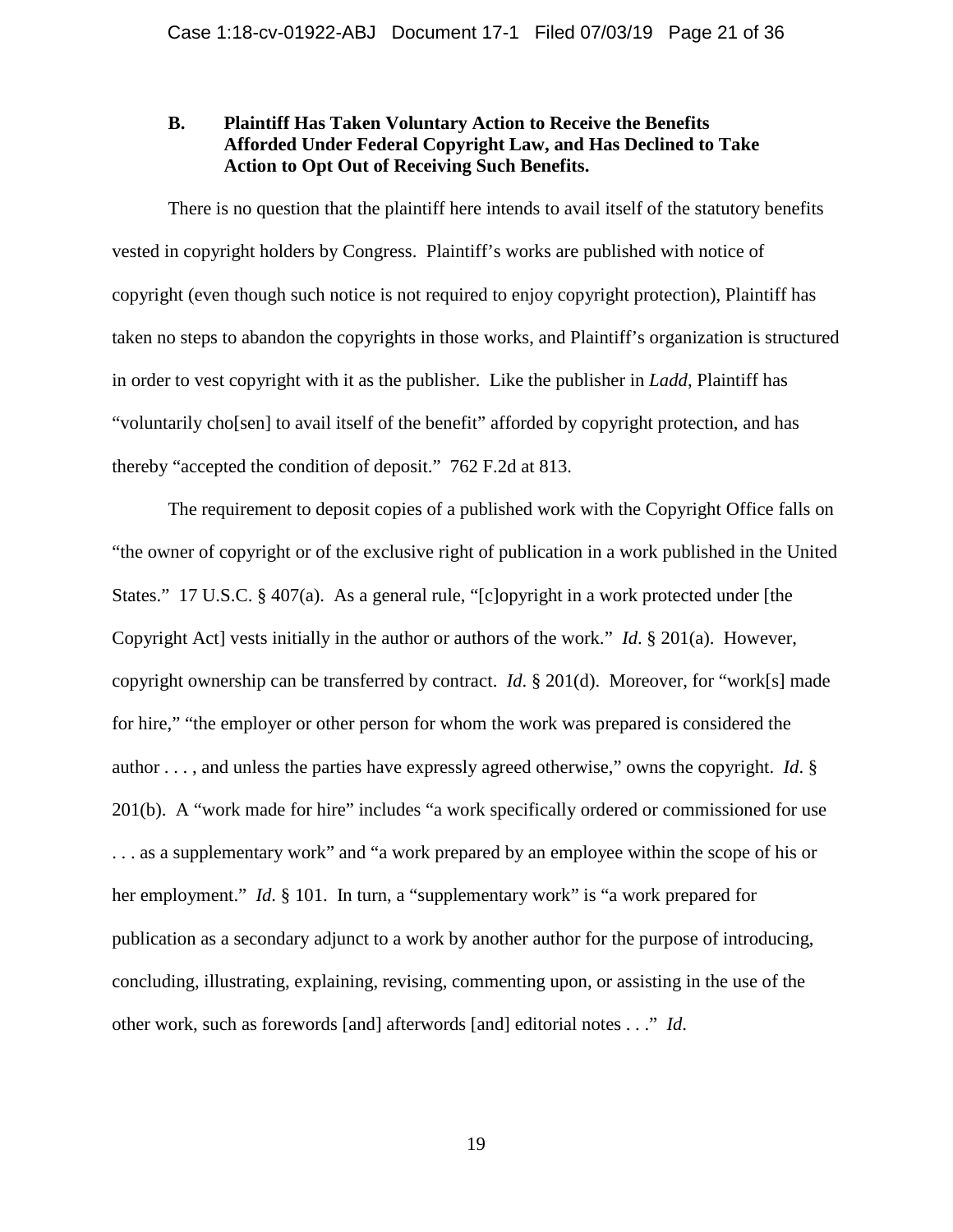## Case 1:18-cv-01922-ABJ Document 17-1 Filed 07/03/19 Page 22 of 36

As an artificial legal entity (a limited liability corporation), Plaintiff does not become an "author" by creating copyrightable works itself. Instead, Plaintiff's ownership of copyright or the exclusive right to publish necessarily results from a voluntary contractual undertaking: namely, agreeing that another person or entity will create copyrightable works to which Plaintiff owns the copyright or exclusive right to publish. Plaintiff has no employees. JSF ¶ 23. Therefore, Plaintiff's ownership of copyright cannot result from the preparation of a copyrightable work by an employee acting within the scope of his or her employment. Instead, Plaintiff's copyright ownership can only result from (1) express transfer by contract or (2) an agreement with another person or entity to produce a supplementary work for Plaintiff.

For older works in the public domain, Plaintiff typically recruits scholarly editors and commentators to edit the works—adding editorial enhancements such as scholarly introductions and footnotes—and then Plaintiff republishes the works. JSF ¶¶ 23-24. These editorial enhancements are subject to copyright protection. *Id*.  $\mathbb{I}$  24. If Plaintiff's agreements with these editors and commentators expressly transfer ownership of copyright in these editorial enhancements to Plaintiff, then Plaintiff has received copyright ownership via express assignment. *See* 17 U.S.C. § 201(d) (authorizing copyright transfer by contract). Alternatively, if these agreements do not contain such an express provision, then copyright ownership occurs by operation of law because these enhancements constitute "supplementary works," and as "the person for whom the work [was] prepared," Plaintiff "is considered the author" of these enhancements. *Id*. §§ 101, 201(b). But in either circumstance, the means by which Plaintiff acquires copyright ownership is via contract. Similarly, for more recent works not in the public domain, Plaintiff must secure permission from a rightsholder or the rightsholder's heir to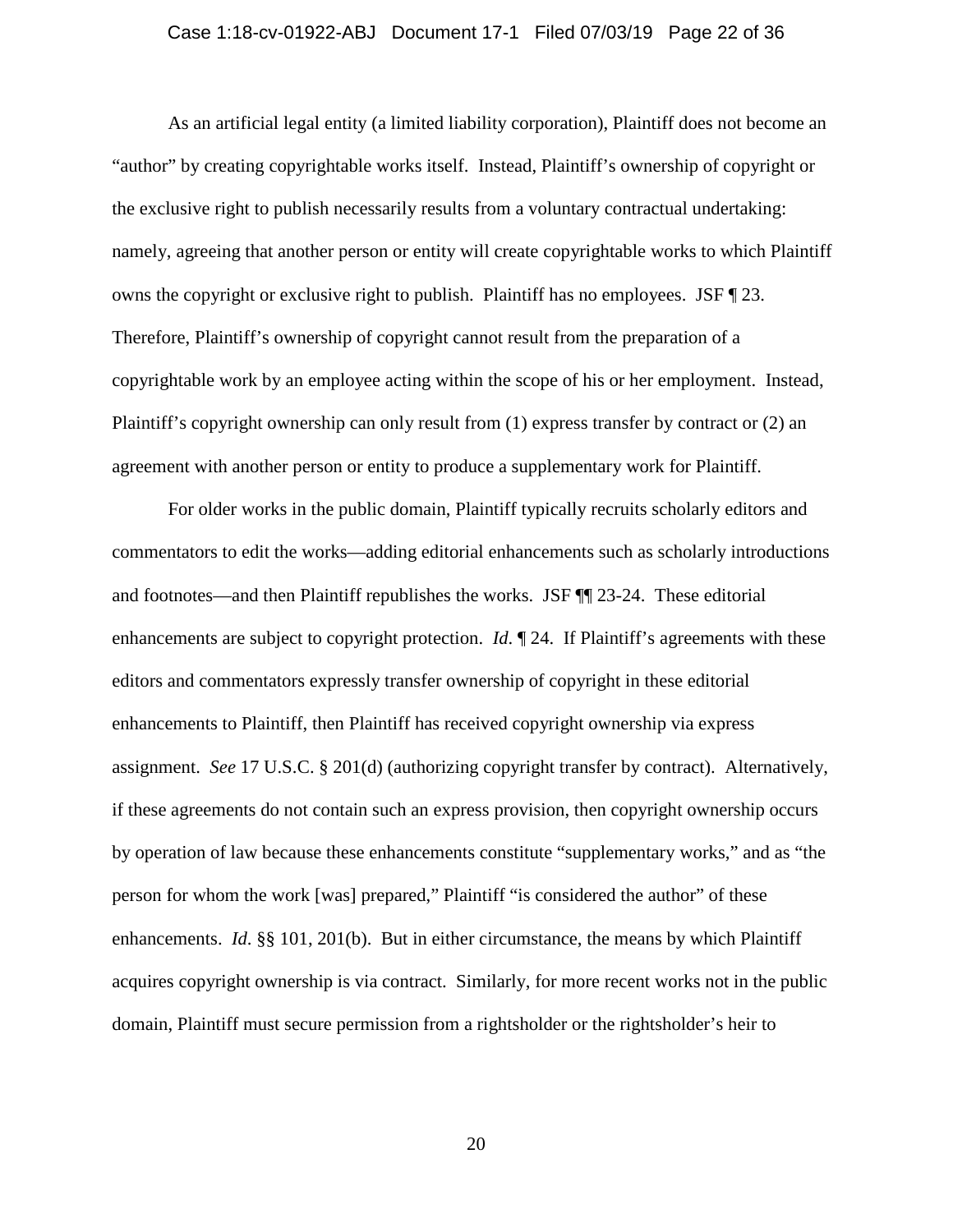# Case 1:18-cv-01922-ABJ Document 17-1 Filed 07/03/19 Page 23 of 36

republish the book. JSF  $\P$  25. And again, the only avenue by which Plaintiff can acquire such ownership is by contract.

Consequently, as applied to Plaintiff, the federal copyright framework constitutes a voluntary exchange with the government, rather than an obligation imposed on an ordinary use of its property. Even though loss of copyright is no longer a potential sanction for failure to make required deposits, Plaintiff's obligation to deposit copies results from its voluntary decision to obtain the benefits associated with copyright protection by means of a voluntary act: the formation of a contract relationship. Plaintiff has therefore "voluntarily cho[sen] to avail itself of the benefit" afforded by copyright protection, and has thereby "accepted the condition of deposit." *Ladd*, 762 F.2d at 813.

Additionally, to the best of the parties' knowledge, each of the books at issue in this case contains a notice of copyright.<sup>[9](#page-22-0)</sup> JSF 129. As explained by Congress, providing copyright notice serves several purposes, including "inform[ing] the public as to whether a particular work is copyrighted," and identifying the copyright owner and showing the date of publication. H.R. Rep. No. 94-1476, at 143; *see also Gaiman v. McFarlane*, 360 F.3d 644, 653 (7th Cir. 2004) (explaining that "[t]he function of copyright notice is to warn off copiers") (citing authority). As explained above, *see supra* Statutory and Regulatory Background at II, notice of copyright is no longer required. Thus, by voluntarily including a notice of copyright in each of the published works at issue, Plaintiff took an affirmative step to invoke the benefits of copyright protection.

 $\overline{a}$ 

<span id="page-22-0"></span><sup>&</sup>lt;sup>9</sup> Some of these books also contain an express reservation of rights. For example, several of the books at issue contain the following statement: "All rights reserved. The use of any part of this publication reproduced, transmitted in any form or by any means, electronic, mechanical, photocopying, recording, or otherwise, or stored in a retrieval system, without prior written consent of the publisher, constitutes an infringement of the copyright law." JSF ¶ 29.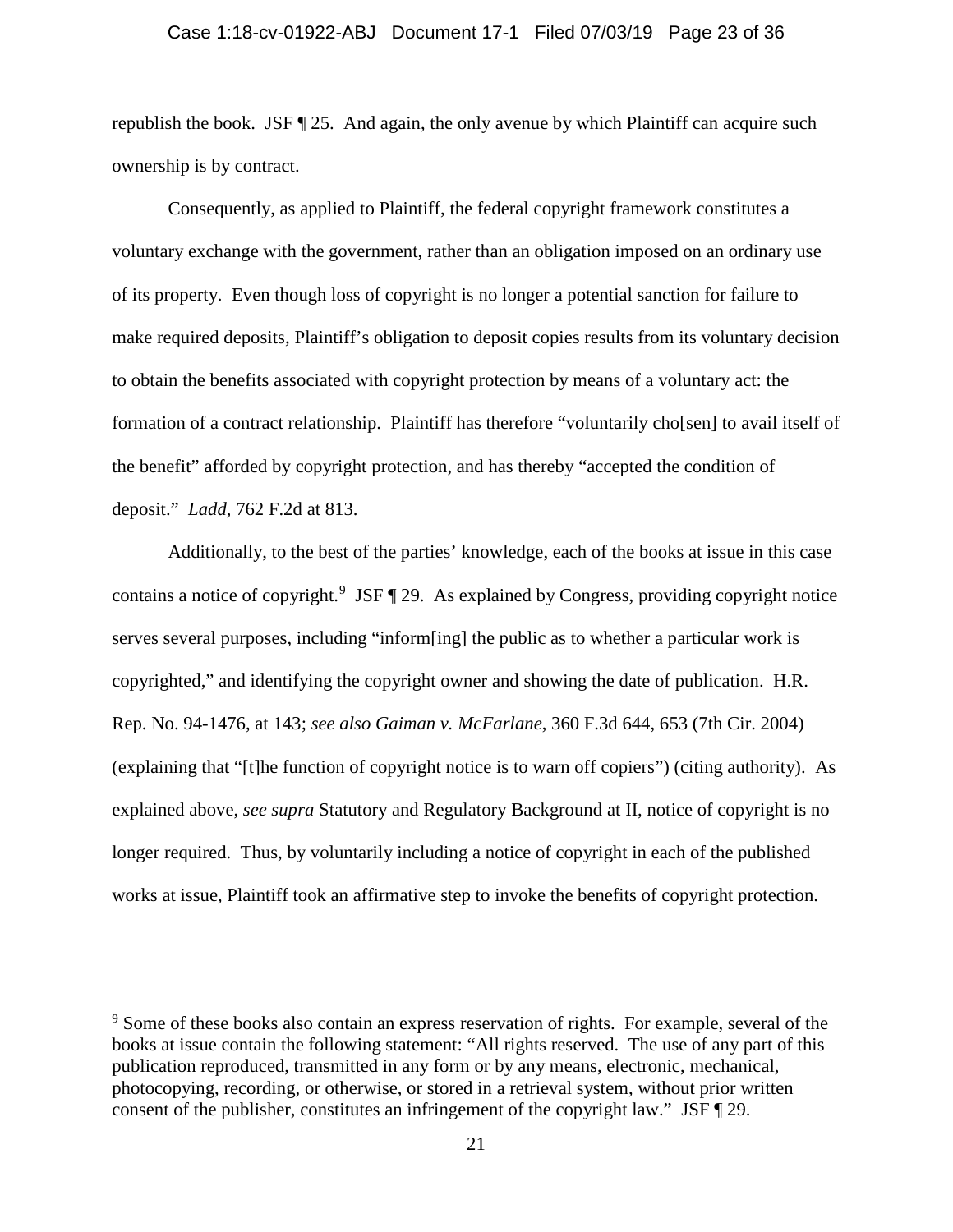# Case 1:18-cv-01922-ABJ Document 17-1 Filed 07/03/19 Page 24 of 36

This fact underscores that Plaintiff has opted into a special government benefits framework and has not had the benefits and burdens of copyright protection unwillingly foisted on it.

In addition to taking voluntary action to receive the benefits afforded by federal copyright law, Plaintiff has declined to opt out of receiving such benefits. The Copyright Act broadly permits the transfer of copyrights, in whole or in part. *See* 17 U.S.C. § 201(d) ("The ownership of a copyright may be transferred in whole or in part by any means of conveyance or by operation of law . . . ."). It is also "well settled that rights gained under the Copyright Act may be abandoned" by means of "some overt act indicating an intention to abandon that right." *Micro Star v. Formgen Inc*., 154 F.3d 1107, 1114 (9th Cir. 1998); *see also* 4 Melville B. Nimmer & David Nimmer, *Nimmer on Copyright* § 13.06 (2019) (analyzing cases discussing abandonment through overt acts manifesting "an intent by the copyright proprietor to surrender rights in his work"). A publisher that abandons or transfers copyright protection in a work is not subject to the deposit requirement because it is no longer "the owner of copyright or of the exclusive right of publication" in that work. 17 U.S.C. § 407(a). Here, Plaintiff could have taken steps to divest its copyright interest, including by notifying the Copyright Office that it was abandoning its copyright (or that it was otherwise not the owner of copyright or the exclusive right of publication) and would allow the Office to record a document to that effect. The Office would withdraw a demand for deposit from a publisher that provides such a response to a demand letter. Therefore, having made the voluntary decision to retain the special benefits of copyright protection by declining to opt out from such protection, Plaintiff must comply with the deposit requirement as part of the statutory framework.

Furthermore, as the Ninth Circuit has held, the deposit requirement is rationally related to a legitimate government interest. *Ladd*, 762 F.2d at 814; *see Monsanto*, 467 U.S. at 1004-08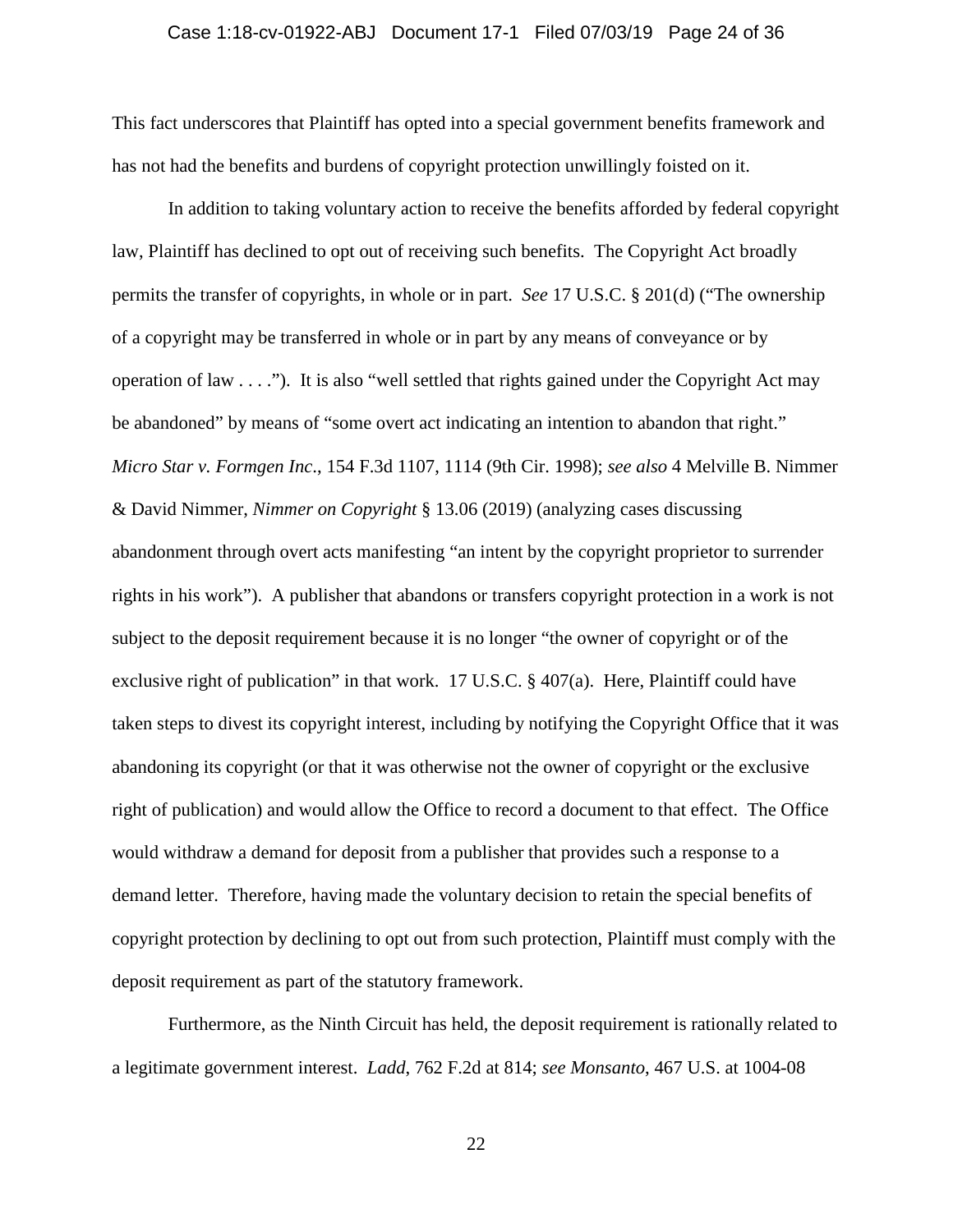# Case 1:18-cv-01922-ABJ Document 17-1 Filed 07/03/19 Page 25 of 36

(holding that conditions on government benefits do not violate the Takings Clause if they are rationally related to a legitimate government interest). The Copyright Clause "grants copyright protection for the purpose of promoting the public interest in the arts and sciences," and "[c]onditioning copyrights on a contribution to the Library of Congress furthers this overall purpose." *Ladd*, 762 F.2d at 814. The statutory copyright framework provides an economic benefit to encourage authors to make their works available for the benefit of the public. *See Luck's Music Library, Inc. v. Ashcroft*, 321 F. Supp. 2d 107, 112 (D.D.C. 2004) (Constitution's Intellectual Property Clause "is intended to motivate the creative activity of authors and inventors by the provision of a special reward, and to allow the public access to the products of their genius after the limited period of the exclusive control has expired") (quoting *Sony Corp. of Am. v. Universal Studios, Inc*., 464 U.S. 417, 429 (1984)), *aff'd*, 407 F.3d 1262 (D.C. Cir. 2005). The Library acts as a physical manifestation of that exchange by aggregating works for use by the general public.

The Supreme Court's decision in *Horne v. Department of Agriculture*, 135 S. Ct. 2419 (2015), is not to the contrary. In that case, the Court did not consider the provisions of the Agricultural Marketing Agreement Act that required raisin farmers to set aside a percentage of their crop in order to increase the market price of raisins to be the kind of voluntary exchange at issue here. *Id*. at 2430-31 ("Selling produce in interstate commerce, although certainly subject to reasonable government regulation, is . . . not a special governmental benefit that the Government may hold hostage, to be ransomed by the waiver of constitutional protections."). The Court specifically distinguished *Monsanto* on the grounds that "as a condition to receiving a permit to sell [their] products," the plaintiffs in that case "received a 'valuable Government benefit' in exchange." *Id*. at 2430. Unlike here, the raisin penalty in *Horne* was wholly involuntary. The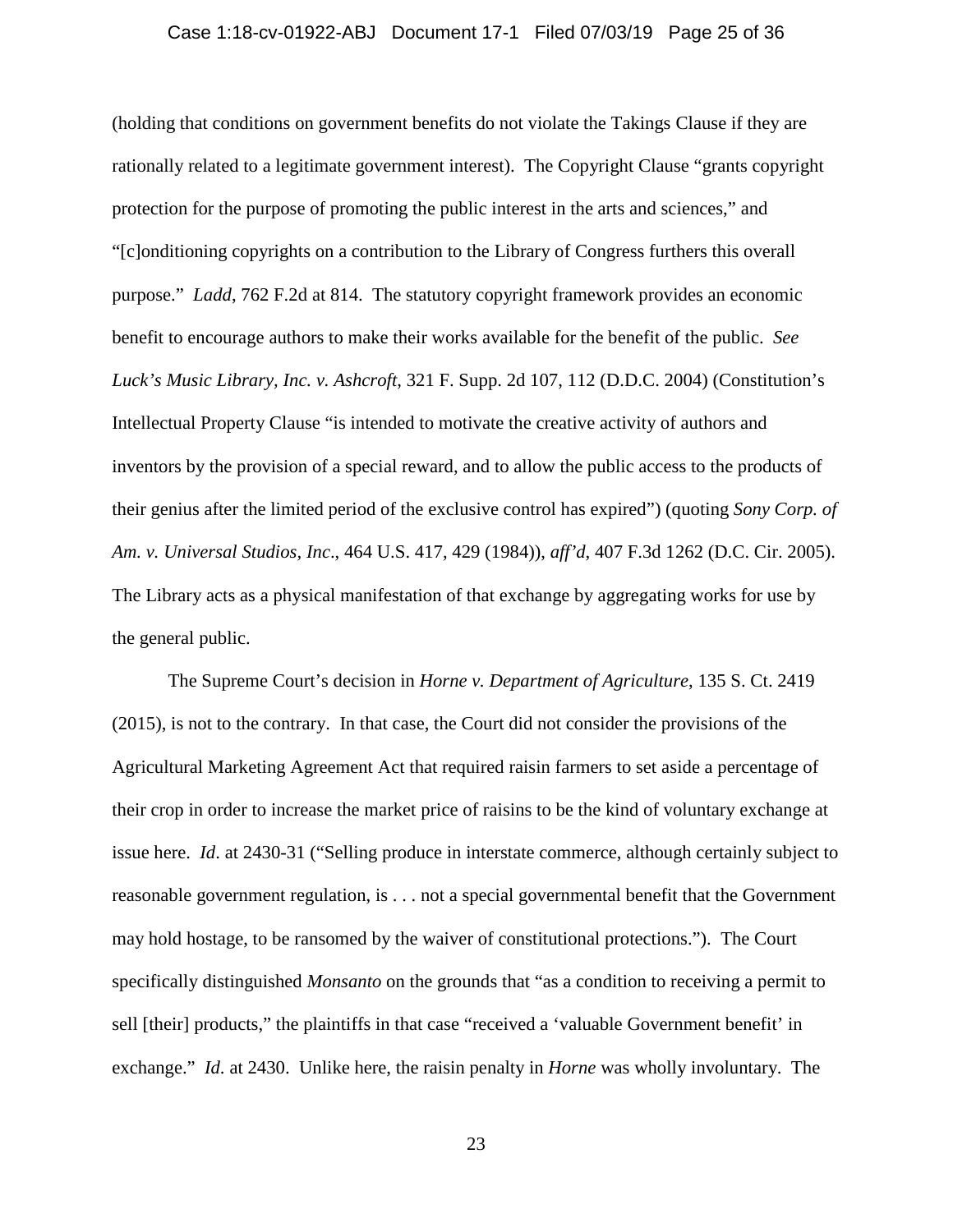# Case 1:18-cv-01922-ABJ Document 17-1 Filed 07/03/19 Page 26 of 36

Supreme Court specifically rejected the notion that "raisin growers voluntarily choose to participate in the raisin market," reasoning that "[s]elling produce in interstate commerce" was a "basic and familiar use[] of property." *Id*.; *see also id*. (describing renting property or building on property as other such familiar uses).

In contrast to participation in the agricultural market, however, the Supreme Court has long emphasized that the limited monopoly rights of copyright protection are a statutory benefit rather than a common-law right, and publishers and authors may participate in the market and produce works without its enjoying its benefits. *See, e.g.*, *Wheaton*, 33 U.S. at 657. Thus, as demonstrated above, and as held in *Ladd*, the deposit requirement "is a condition which Congress may legitimately attach to the grant of a benefit," 762 F.2d at 813, akin to the condition upheld in *Monsanto*. *See also Southeast Ark. Hospice, Inc. v. Burwell*, 815 F.3d 448, 450 (8th Cir. 2016) (rejecting takings claim by operator of hospice care facilities who "voluntarily chose to participate in the Medicare hospice program" and distinguishing *Horne*).

The Supreme Court has thus made clear that Congress may place conditions on the grant of a valuable government benefit, and if an entity takes voluntary action to receive that benefit and declines to take affirmative steps to opt out of receiving it, it must comply with the conditions in exchange for receiving the benefit. Plaintiff has taken affirmative steps to receive the benefits bestowed by the federal copyright framework and has declined to take action to opt of the receipt of those benefits. Congress may therefore condition Plaintiff's receipt of copyright benefits on compliance with Section 407.

# **II. The Deposit Requirement Is Consistent With the First Amendment.**

Plaintiff also argues that the deposit requirement is inconsistent with the First Amendment, for two reasons. First, Plaintiff contends that the deposit requirement places an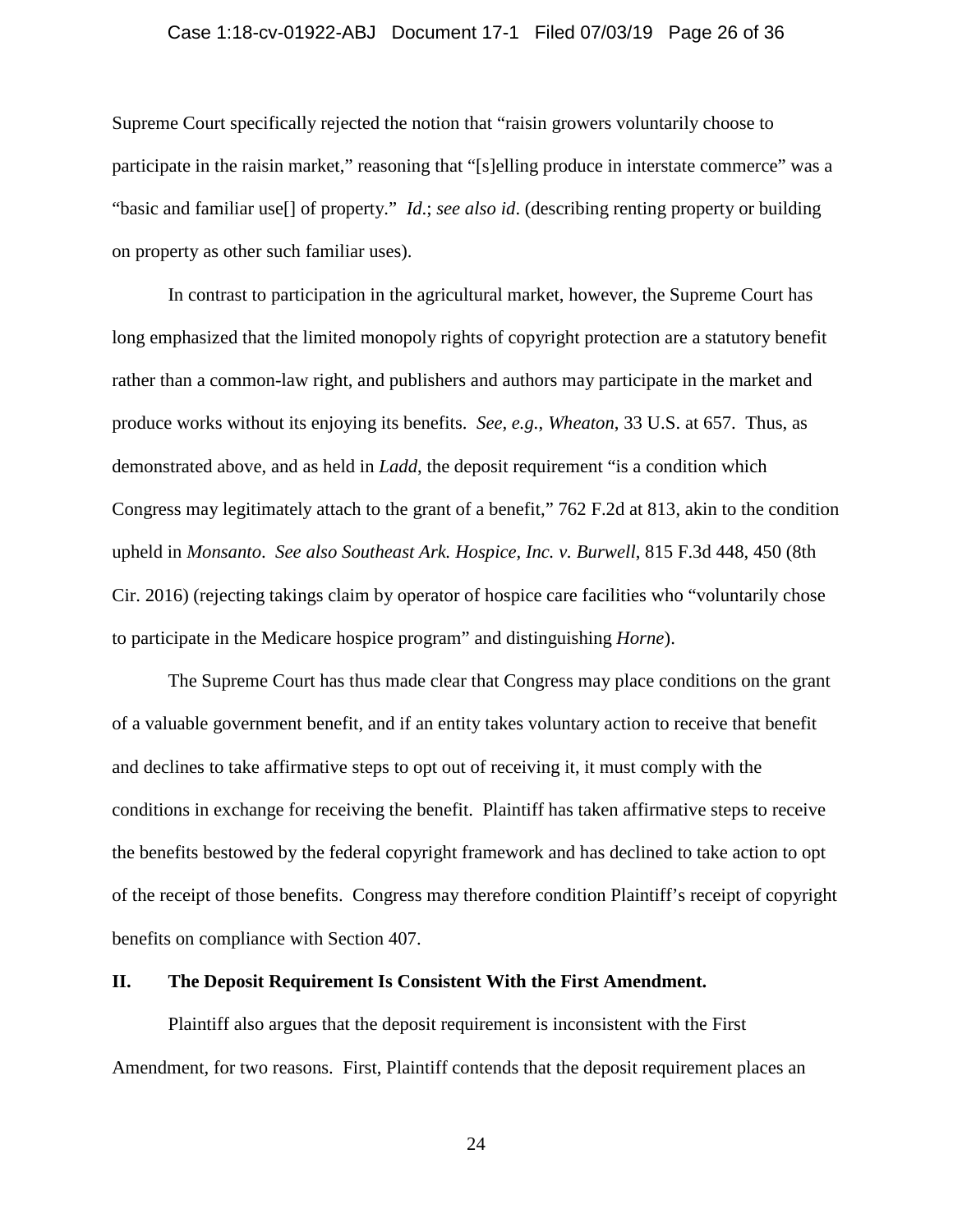# Case 1:18-cv-01922-ABJ Document 17-1 Filed 07/03/19 Page 27 of 36

unconstitutional burden on speech. Second, Plaintiff claims that the requirement is constitutionally overbroad. Neither claim has merit.

# **A. The Deposit Requirement Does Not Place an Unconstitutional Burden on Speech.**

# **1. A Mere Allegation That the Deposit Requirement May Burden One Form of Media More Than Others, Even if Correct, Does Not State a First Amendment Claim.**

Like Plaintiff, the publisher in *Ladd* "argue<sup>[d]</sup> that the deposit requirement violates the first amendment because it burdens material protected by the first amendment." 762 F.2d at 815. As noted above, neither the First Congress nor the Supreme Court found any First Amendment problem with the deposit requirement, which was enacted contemporaneously with the Bill of Rights. Because a copyright holder remains free to publish works without the statutory benefits associated with copyright protection, the deposit requirement enacts no burden on any First Amendment activity, nor does it impose any content-based requirements on publishers that would run afoul of the First Amendment.

This case involves neither taxation nor content-based discrimination. In *Leathers v. Medlock*, 499 U.S. 439 (1991), the Supreme Court made clear that not all laws that touch upon First Amendment activity are constitutionally suspect. The Court upheld "the constitutionality of a state sales tax that exclude[d] or exempt[ed] certain segments of the media, but not others." *Id*. at 441. The Arkansas tax scheme at issue exempted newspapers, magazines, and satellite broadcasting services, but not cable television services, from a general state sales tax. *Id*. at 442. The Court rejected the argument by a cable operator that a tax that "discriminates among media" or "discriminate[s] . . . within a medium," "even in the absence of any evidence of intent to suppress speech or of any effect on the expression of particular ideas, violates the First Amendment," and explained that "[o]ur cases do not support such a rule." *Id*. at 449-50. After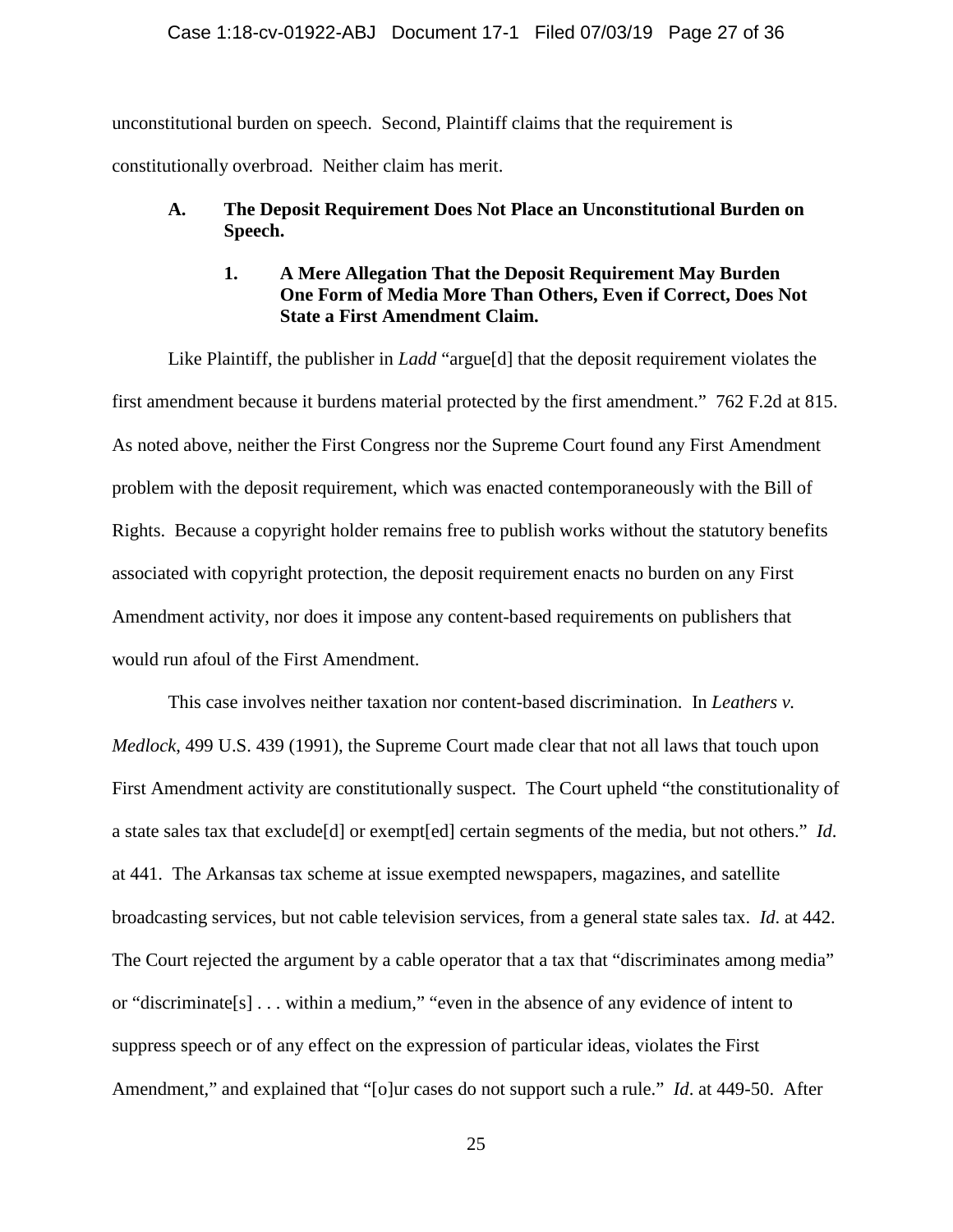## Case 1:18-cv-01922-ABJ Document 17-1 Filed 07/03/19 Page 28 of 36

analyzing *Regan v. Taxation with Representation of Washington*, 461 U.S. 540 (1983), *Mabee v. White Plains Publishing Company*, 327 U.S. 178 (1946), and *Oklahoma Press Publishing Company v. Walling*, 327 U.S. 186 (1946), the Court announced that "[t]aken together, [these cases] establish that differential taxation of speakers, even members of the press, does not implicate the First Amendment unless the tax is directed at, or presents the danger of suppressing, particular ideas." *Leathers*, 499 U.S. at 453.

In *Ladd*, the publisher "attempt[ed] to characterize deposit as an insidious tax on first amendment protected works," analogizing to *Minneapolis Star & Tribune Company v. Minnesota Commissioner of Revenue*, 460 U.S. 575 (1983), in which the Supreme Court had invalidated a special-use tax on paper and ink affecting only large newspapers. *Ladd*, 762 F.2d at 815. The Ninth Circuit rejected this argument, concluding that "the deposit requirement does not burden the first amendment concerns of expression and dissemination of ideas." *Id*. (citation omitted). The court's conclusion followed from the fact that "[d]eposit is not triggered by the publication of ideas," but instead "comes into play only if the publisher voluntarily seeks the statutory benefit of copyright." *Id*. And because "[t]he first amendment does not protect the right to copyright," "a condition placed on copyright protection does not implicate first amendment rights." *Id*. (footnote omitted). *Ladd* is thus comparable to *Leathers*, in which the Supreme Court explained that although the danger of suppressing ideas was presented in *Minnesota Star* and *Arkansas Writers' Project v. Ragland*, 481 U.S. 221 (1987), such "[was] not the case" in *Leathers* because Arkansas "ha[d] chosen simply to exclude or exempt certain media from a generally applicable tax." *Leathers*, 499 U.S. at 453.

For the same reasons, Plaintiff's contention that the deposit requirement implicates First Amendment rights has no merit. Because Plaintiff has voluntarily sought the benefits of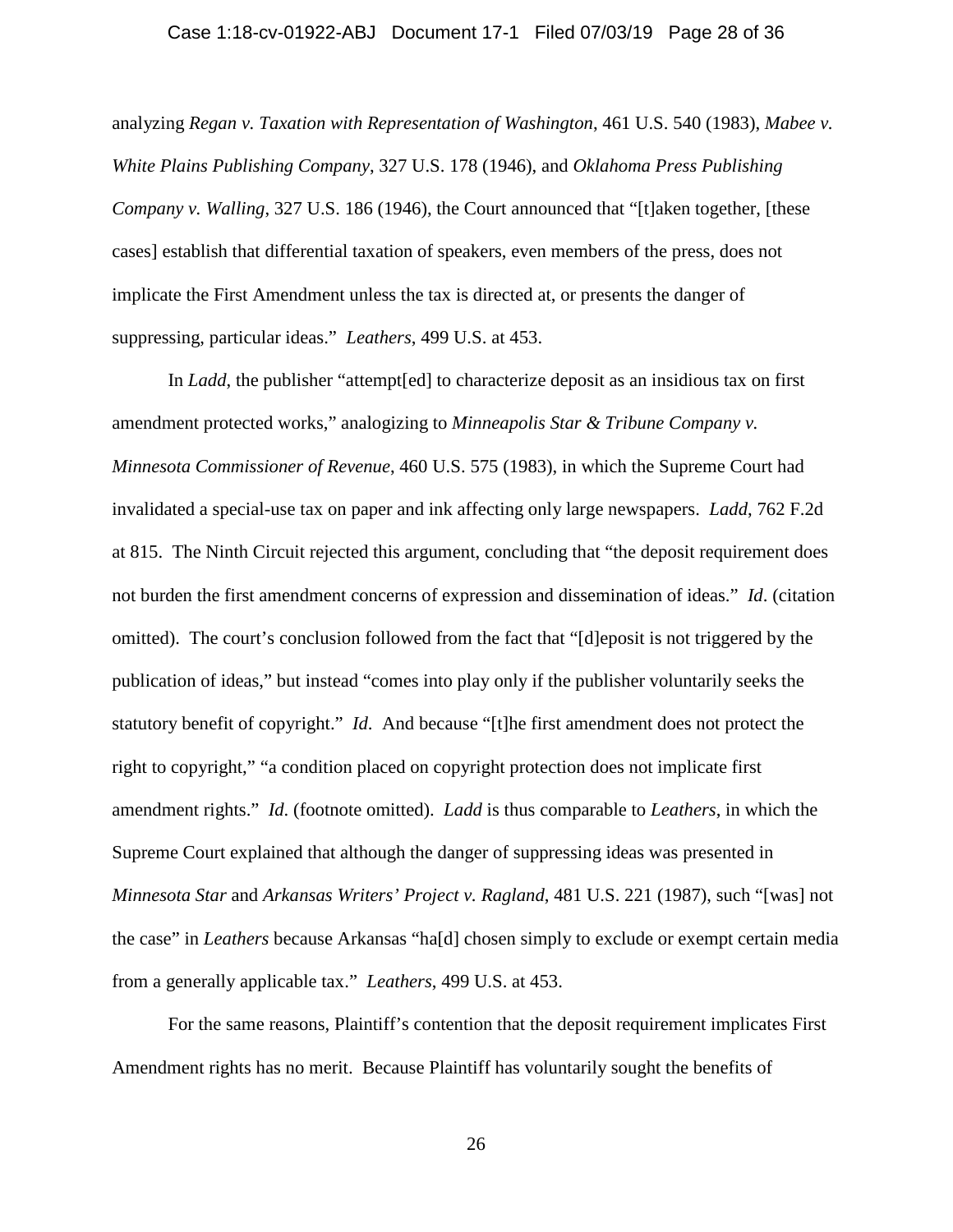# Case 1:18-cv-01922-ABJ Document 17-1 Filed 07/03/19 Page 29 of 36

copyright, and because the deposit requirement is a reasonable condition placed on copyright protection—a statutory benefit that is not constitutionally required—the requirement raises no First Amendment concerns. *See Authors League of Am., Inc. v. Ass'n of Am. Publishers*, 619 F. Supp. 798, 807 (S.D.N.Y. 1985) ("[T]he first amendment does not preclude the government from imposing conditions on authors who seek copyright protection."), *aff'd sub nom. Authors League of Am., Inc. v. Oman*, 790 F.2d 220 (2d Cir. 1986). At issue in *Authors League* was a sincerepealed condition on copyright that restricted the importation of copyrighted non-dramatic literary works not manufactured in the U.S. or Canada. 790 F.2d at 221. As with the deposit requirement, non-compliance with this manufacturing condition did not divest copyright protection. *See* 619 F. Supp. at 808 n.14. The *Authors League* plaintiffs argued that that condition "unconstitutionally interfere[d] with an author's first amendment right to distribute and circulate ideas as well as the public's right to receive those ideas." 790 F.2d at 222. The Second Circuit rejected this argument, agreeing with the government that "since free importation is allowed to any author who agrees to forego United States[] copyright protection, the [condition] places no burden on the exercise of [First Amendment] rights." *Id*.; *see also* 619 F. Supp. at 807 (explaining that "[i]n enacting copyright legislation, Congress may attach to its grant of copyright whatever conditions and restrictions it sees fit") (citing, *inter alia*, *Wheaton*, 33 U.S. at 663-64). Analogously, here, Plaintiff took voluntary action to seek the benefits of federal copyright protection and has declined to forego such benefits; compliance with the conditions on which such benefits are granted thus do not present any First Amendment difficulties. *See also Schnapper v. Foley*, 471 F. Supp. 426, 428 (D.D.C. 1979) ("[I]t is well established that there is no conflict between the First Amendment and the copyright laws."), *aff'd*, 667 F.2d 102 (D.C. Cir. 1981).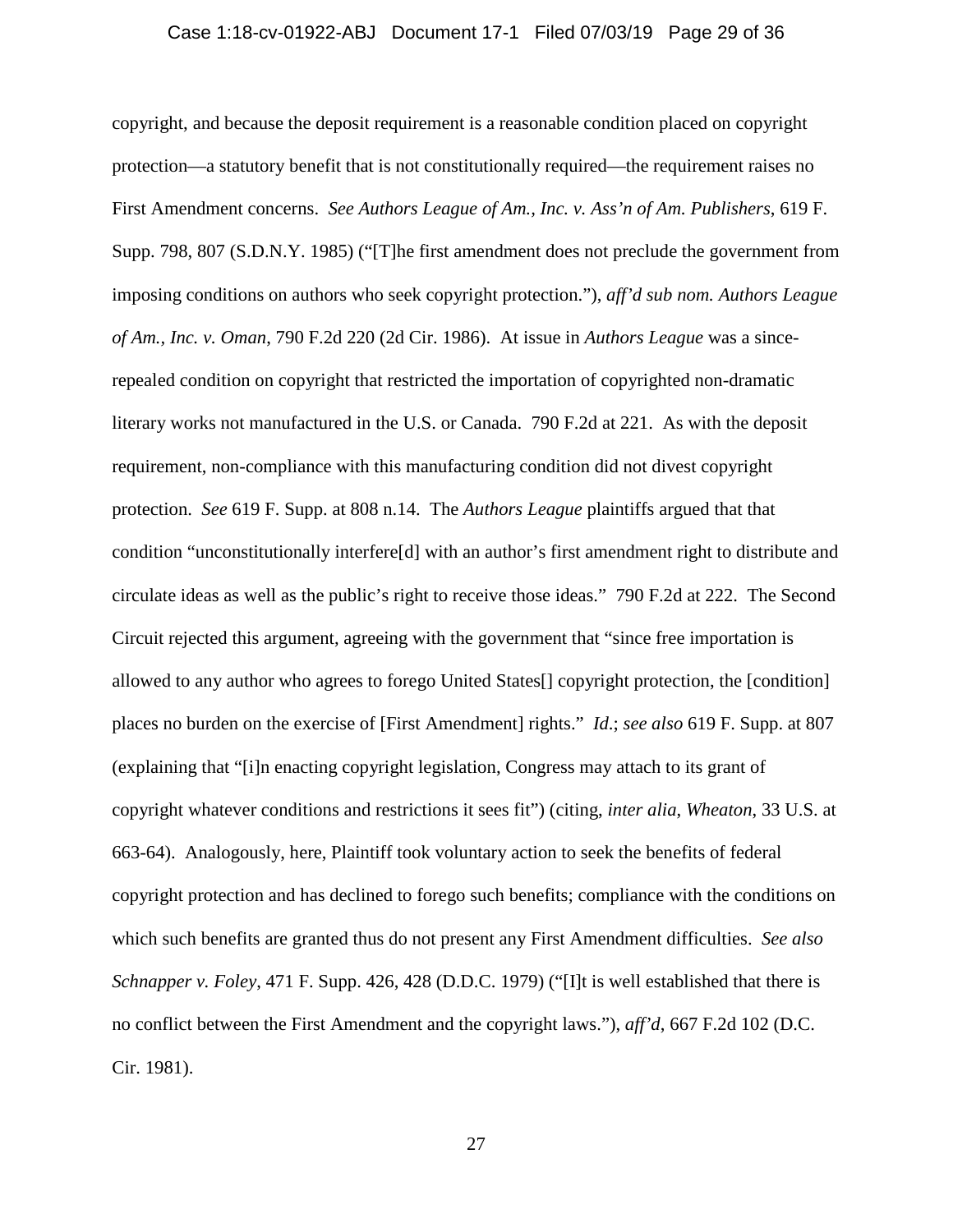# Case 1:18-cv-01922-ABJ Document 17-1 Filed 07/03/19 Page 30 of 36

The circumstances of this case are thus far afield from the questions presented in taxation decisions such as *Minneapolis Star* and *Arkansas Writers' Project*. None of the unusual features of the tax scheme in *Minnesota Star* are presented here. *See* 460 U.S. at 581-82 (explaining that the state had "not chosen to apply its general sales and use tax to newspapers," but had instead "created a special tax that applie[d] only to certain publications protected by the First Amendment;" that although characterized as a use tax, the special tax did not serve the function of typical use taxes; that the tax departed from the typical state practice of taxing only retail sales rather than the mere use of components such as ink and paper; and that the tax was "tailor[ed] . . . so that it single[d] out a few members of the press"). This case involves neither taxation in general nor the use of a special use tax, and thus does not raise the First Amendment concerns presented in *Minnesota Star*. *See Walsh v. Brady*, 927 F.2d 1229, 1236 (D.C. Cir. 1991) (describing *Minnesota Star* as "likely addressed only to the special complexities of taxation," and "stand[ing] only for the proposition that states may not use a special scheme to tax the press, even where it gives the press an overall advantage over other taxpayers, because of the difficulties of assessing that defense").

Similarly, *Arkansas Writers' Project* found that a special tax exemption applied by Arkansas to particular types of magazines constituted a "discriminatory tax on the press" because "the magazine exemption means that only a few Arkansas magazines pa[id] any sales tax" and "in that respect, it operate[d] in much the same way as did the \$100,000 exemption to the Minnesota use tax" in *Minnesota Star*. *Id*. at 227, 229. But what the Court found particularly troublesome was that under the Arkansas tax scheme, "a magazine's tax status depends entirely on its *content*." *Id*. at 229. It thus concluded that "[s]uch official scrutiny of the content of publications as the basis for imposing a tax is entirely incompatible with the First Amendment's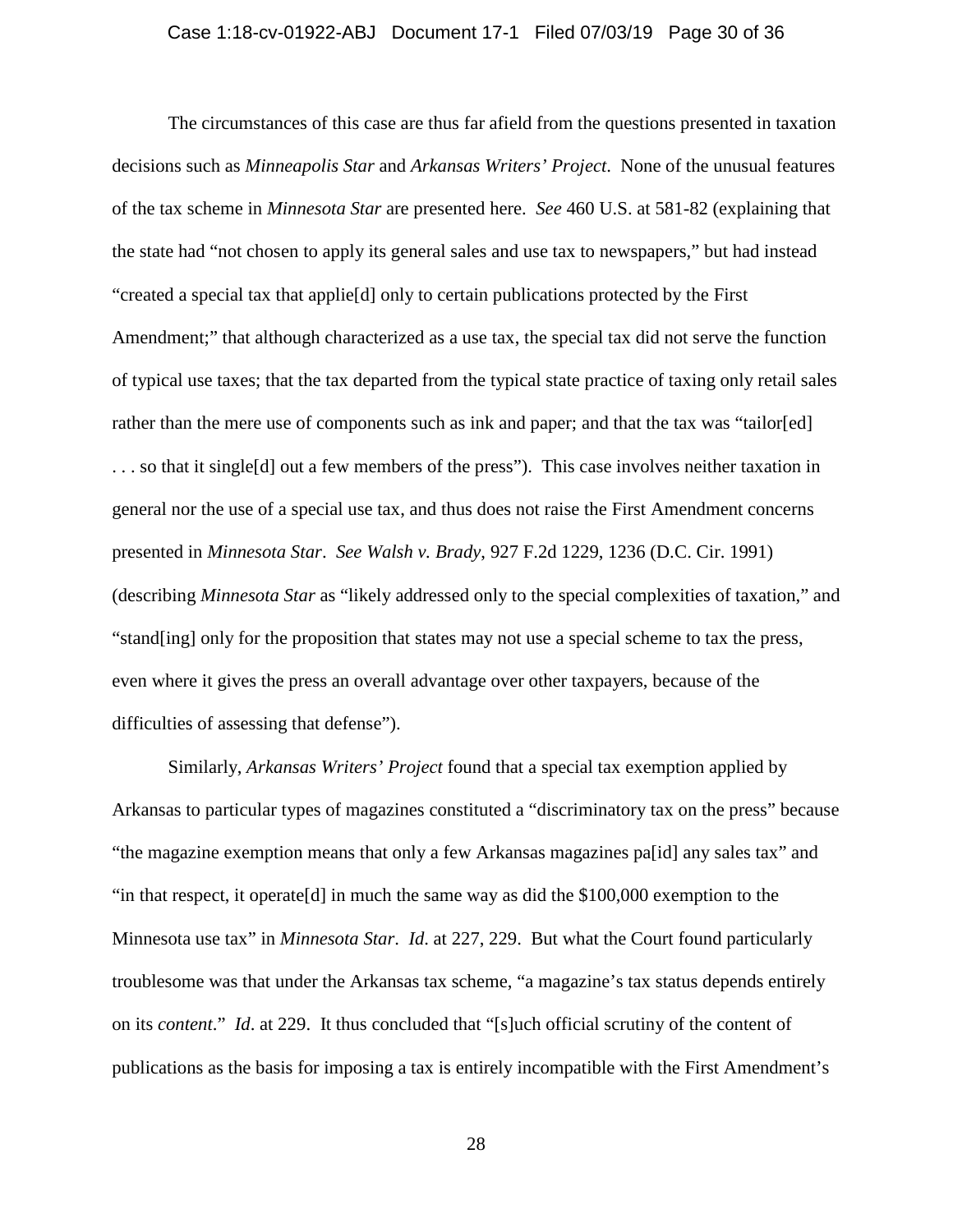# Case 1:18-cv-01922-ABJ Document 17-1 Filed 07/03/19 Page 31 of 36

guarantee of freedom of the press." *Id*. at 230. By contrast, this case involves neither taxation nor content-based discrimination. And if any doubt were left as to the limited scope of *Minnesota Star* and *Arkansas Writers' Project*, the court removed such doubt in *Leathers*.

As in *Leathers*, here, Plaintiff's contention that the deposit requirement imposes a particular burden on one medium (physical books or books published by print-on-demand publishers) but not others (electronic works that are not published in physical formats), even if correct, does not state a First Amendment claim.<sup>10</sup> As the Supreme Court has made clear, the First Amendment does not cast doubt on otherwise-valid laws that "impos[e] incidental burdens on speech." *Sorrell v. IMS Health Inc*., 564 U.S. 552, 567 (2011). Thus, even if decisions such as *Minnesota Star* and *Arkansas Writers' Project* did apply outside the taxation context, "[n]othing about [Congress'] choice" in enacting the deposit requirement "has ever suggested an interest in censoring the expressive activities" of any medium. *Leathers*, 499 U.S. at 453. "Nor does anything in [the] record indicate" that the deposit requirement "is likely to stifle the free exchange of ideas." *Id*. The deposit requirement thus does not implicate any First Amendment concerns.

# **2. In the Alternative, the Deposit Requirement Satisfies Intermediate Scrutiny as Applied to Plaintiff.**

The Complaint appears to contemplate the application of a level of review more stringent than rational basis review to Plaintiff's First Amendment claim. *See* Compl. ¶¶ 77-78.

l

<span id="page-30-0"></span> $10$  Furthermore, to the extent that Plaintiff contends that the deposit requirement could affect "speakers who may wish to remain anonymous or who may wish to disseminate their works narrowly," Compl.  $\P$  76, that contention fails because Plaintiff does not allege that it falls within either category, and lacks third-party standing to assert First Amendment claims on behalf of any such purported entities. *See LaRoque v. Holder*, 650 F.3d 777, 781 (D.C. Cir. 2011) (a plaintiff "generally must assert his own legal rights and interests, and cannot rest his claim to relief on the legal rights or interests of third parties") (quoting *Warth v. Seldin*, 422 U.S. 490, 499 (1975)).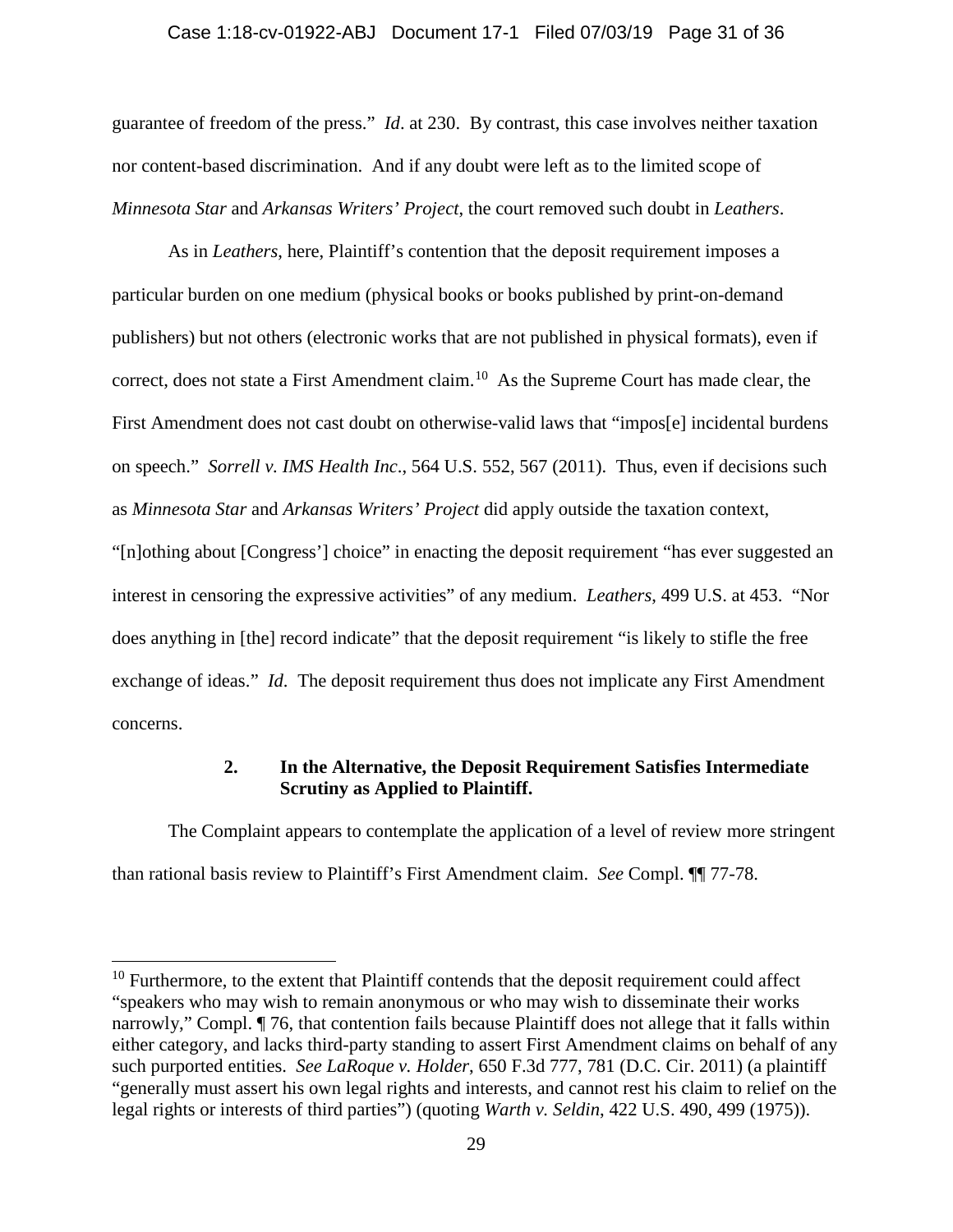# Case 1:18-cv-01922-ABJ Document 17-1 Filed 07/03/19 Page 32 of 36

However, heightened scrutiny is not triggered here because as explained above, "[t]he first amendment does not protect the right to copyright," and therefore, "a condition placed on copyright protection does not implicate first amendment rights." *Ladd*, 762 F.2d at 815 (footnote omitted). Indeed, the Ninth Circuit in *Ladd* did not apply any form of heightened scrutiny in analyzing the publisher's First Amendment challenge to the deposit requirement. Nor, more generally, did the Supreme Court in *Leathers* apply heightened scrutiny when evaluating a First Amendment claim that (like Plaintiff's) alleged that a statute imposed a burden on one medium but not others. It is therefore unnecessary for the Court to apply heightened scrutiny in adjudicating Plaintiff's First Amendment claim, because no First Amendment rights are threatened.

Nevertheless, even if the Court were to apply a heightened level of scrutiny, the deposit requirement would pass constitutional muster. Because no viewpoint- or content-based distinction is presented, even if heightened scrutiny were appropriate, at most, intermediate scrutiny would apply. *See BellSouth Corp. v. FCC*, 144 F.3d 58, 69 (D.C. Cir. 1998) (applying intermediate scrutiny to provision limiting ability of Bell operating companies to provide electronic publishing because "there is simply no hint that 'the government has adopted a regulation of speech because of [agreement or] disagreement with the message it conveys'" (quoting *Turner Broad. Sys. v. FCC*, 512 U.S. 622, 642 (1994)). "A regulation will be upheld under intermediate scrutiny 'if it advances important governmental interests unrelated to the suppression of free speech and does not burden substantially more speech than necessary to further those interests.'" *Id*. at 69-70 (quoting *Turner Broad. Sys. v. FCC*, 520 U.S. 180, 189 (1997)). "The requirement of an important government interest is amply met here." *BellSouth*, 144 F.3d at 70. As noted in *Ladd*, the Supreme Court "has recognized without questioning its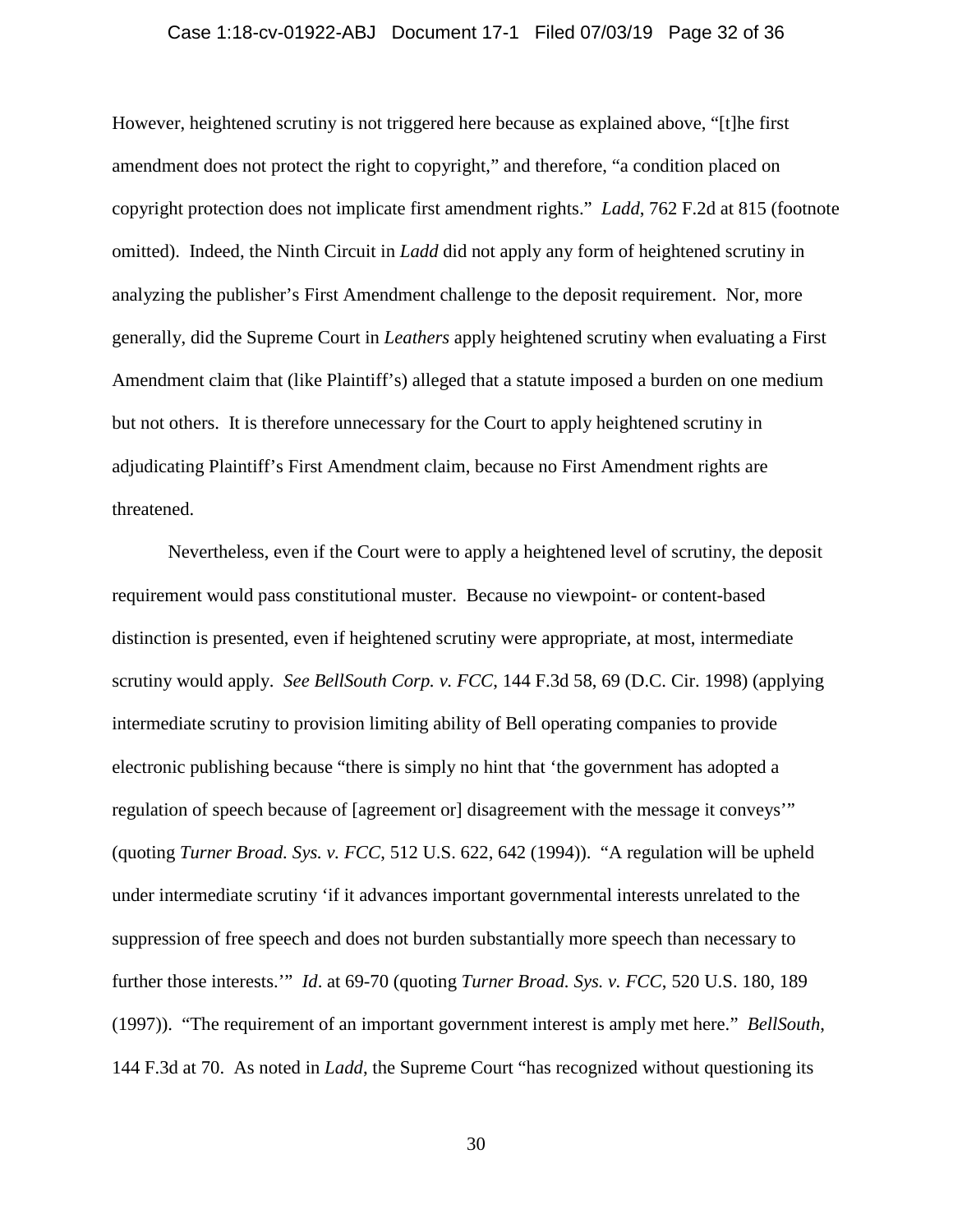# Case 1:18-cv-01922-ABJ Document 17-1 Filed 07/03/19 Page 33 of 36

constitutionality that the deposit requirement's purpose is to enforce contributions of desirable books to the Library of Congress." *Ladd*, 762 F.2d at 812 (citing *Washingtonian Pub. Co. v. Pearson*, 306 U.S. 30, 41 (1939)); *see also* Study No. 20, at 34 ("Deposits of copyrighted works serve two purposes: (1) To identify the work for the purpose of copyright registration, and (2) to provide copies of works for the Library of Congress."). Congress properly conditioned its decision "[t]o promote the Progress of Science and useful Arts," U.S. Const. art. 1, § 8, cl. 8, on the deposit of published works in order to maintain a national library to incentivize the dissemination of existing published works, and "[e]vidence from the founding . . . suggests that inducing *dissemination*—as opposed to creation—was viewed as an appropriate means to promote science" under the Copyright Clause. *Golan v. Holder*, 565 U.S. 302, 326 (2012); *see also Ladd*, 762 F.2d at 812 ("[A] provision of the Copyright Act which sustains a national library for the public use is necessary and proper." $)$ .<sup>[11](#page-32-0)</sup>

Furthermore, the deposit requirement does not burden substantially more speech than necessary to further the government's legitimate interests. The requirement does not close off any channels for the communication of information. The Copyright Office only issues demands for deposit of a fraction of works potentially eligible under Section 407, *see* JSF ¶¶ 51-57, and such demands entail a one-time deposit of two copies of a work. 17 U.S.C. § 407(a). And as explained above, *see supra* Statutory and Regulatory Background at III, a publisher that believes that it would be excessively burdensome to comply with a demand that it comply with the deposit requirement can request a grant of special relief from the Copyright Office. Publishers

 $\overline{\phantom{a}}$ 

<span id="page-32-0"></span> $11$  Indeed, incentivizing public institutions like the Library of Congress regarding the collection of published works that might otherwise be lost is vital to Plaintiff's business model of republishing rare and out-of-print fiction. Plaintiff's business started with the republishing of two rare works held by a public library, the University of Nebraska at Lincoln. JSF ¶¶ 8-11.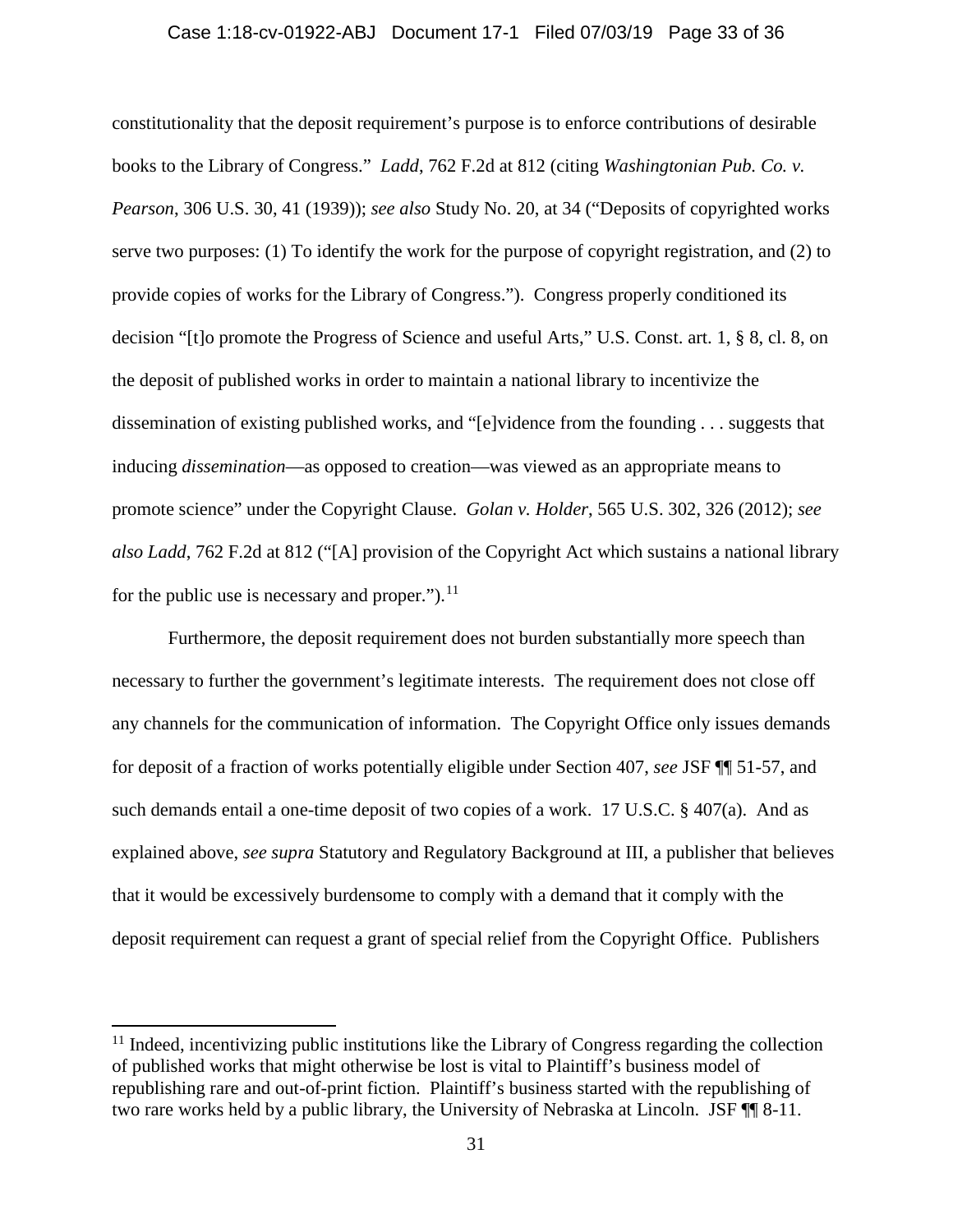# Case 1:18-cv-01922-ABJ Document 17-1 Filed 07/03/19 Page 34 of 36

frequently request special relief to allow them to submit an electronic copy of a work rather than a physical deposit, and in 2017 and 2018, the Copyright Office granted every special relief request it received.[12](#page-33-0) Especially when viewed in the light of the benefits bestowed under statutory copyright framework, the requirement cannot be said to burden substantially more speech than necessary to further Congress's legitimate interests. Thus, even if intermediate scrutiny were applicable here—which, as explained above, it is not—the deposit requirement would satisfy that standard.

# **B. The Deposit Requirement Is Not Facially Overbroad.**

Plaintiff also seeks a ruling from this Court that the deposit requirement is overbroad on its face. Compl. ¶ 74. To assert a facial overbreadth claim, a plaintiff must demonstrate that the challenged statute (1) "could never be applied in a valid manner," or (2) that even though it may be validly applied to some, "it nevertheless is so broad that it 'may inhibit the constitutionally protected speech of third parties.'" *N.Y. State Club Ass'n, Inc. v. City of New York*, 487 U.S. 1, 11 (1988).<sup>13</sup> "[T]he first kind of facial challenge will not succeed unless the court finds that every application of the statute created an impermissible risk of suppression of ideas." *Id*. "[T]he second kind of facial challenge will not succeed unless the statute is 'substantially' overbroad, which requires the court to find a realistic danger that the statute itself will significantly compromise recognized First Amendment protections of parties not before the Court." *Id*. "To put the matter another way, . . . the overbreadth of a statute must not only be

l

<span id="page-33-0"></span> $12$  Though Plaintiff references the possibility of "less restrictive means" that it posits Congress might have utilized in furtherance of its goals, Compl. ¶ 77, "[i]ntermediate First Amendment scrutiny . . . does not entail a 'least restrictive means' analysis." *BellSouth*, 144 F.3d at 70 (citation omitted).

<span id="page-33-1"></span> $13$  The Supreme Court has stated that this latter kind of facial challenge is properly thought of as "an exception to ordinary standing requirements." *N.Y. State Club Ass'n*, 487 U.S. at 11.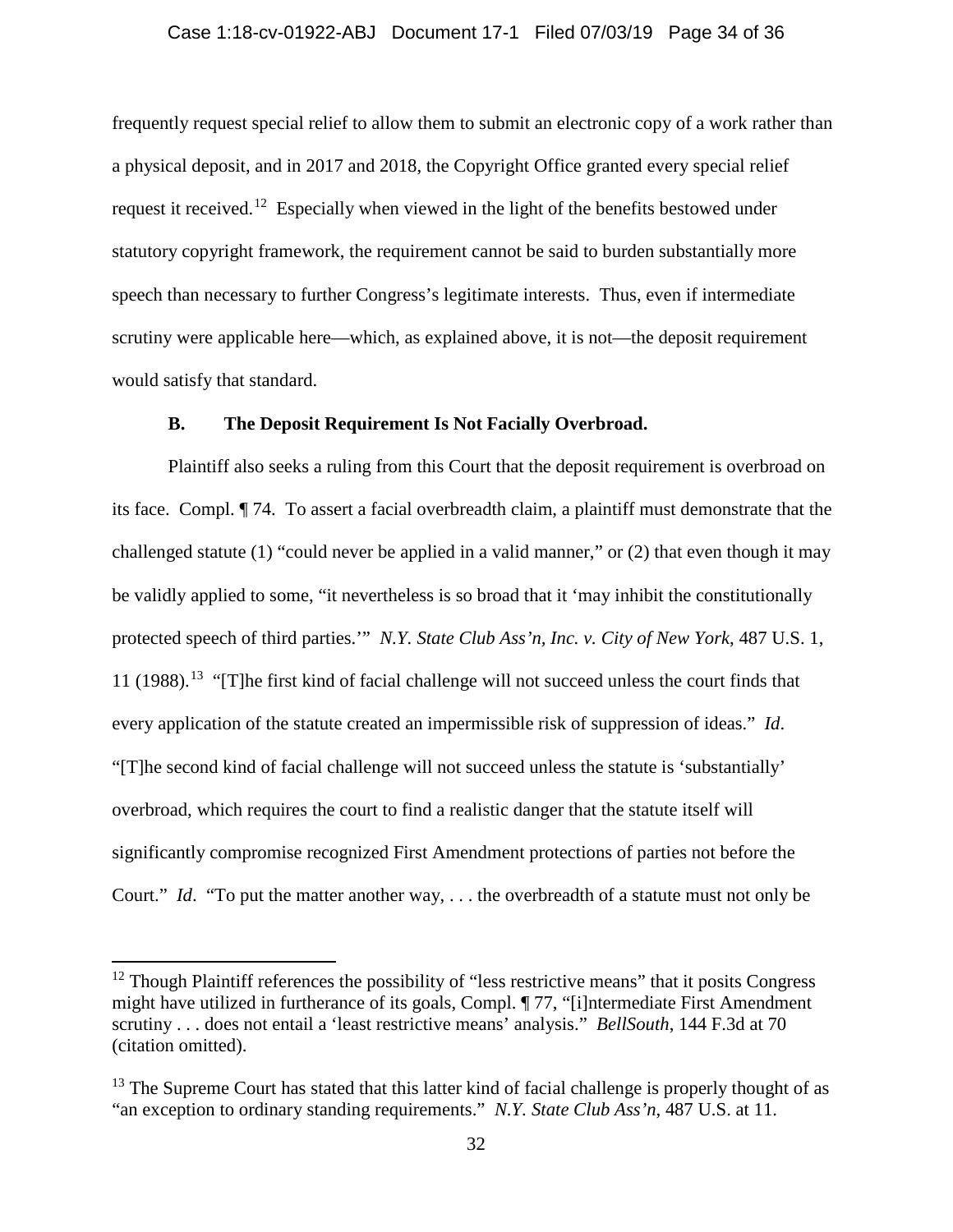real, but substantial as well, judged in relation to the statute's plainly legitimate sweep." *Broadrick v. Oklahoma*, 413 U.S. 601, 615 (1973).

Plaintiff cannot succeed under either type of overbreadth challenge. First, Plaintiff cannot demonstrate that the deposit requirement could never be validly applied; to the contrary, as explained above, the provision is consistent with the First Amendment as applied to Plaintiff. Second, Plaintiff cannot demonstrate that the deposit provision is "substantially" overbroad. *See Virginia v. Hicks*, 539 U.S. 113, 122 (2003) ("The overbreadth claimant bears the burden of demonstrating, from the text of [the law] and from actual fact, that substantial overbreadth exists."). "The 'mere fact that one can conceive of some impermissible applications of a statute is not sufficient to render it susceptible to an overbreadth challenge.'" *United States v. Williams*, 553 U.S. 285, 303 (2008) (quoting *Members of City Council of Los Angeles v. Taxpayers for Vincent*, 466 U.S. 789, 800 (1984)). Rather, overbreadth analysis inquires whether the law "taken as a whole, is substantially overbroad in relation to its plainly legitimate sweep." *Hicks*, 539 U.S. at 122.

Here, Plaintiff cannot show that there is any "realistic danger that the statute itself will significantly compromise recognized First Amendment protections of parties not before the Court." *Taxpayers for Vincent*, 466 U.S. at 801. Some form of the deposit requirement has been in effect since 1790, and there is little indication of a chilling effect on parties who would publish expressive works were it not for this requirement. Thus, regardless of whether "one can conceive of some impermissible application[]" of the challenged provision, the provision is not "susceptible to an overbreadth challenge," *Williams*, 553 U.S. at 303, and any First Amendment deficiencies that could spring from other applications of the statute must be cured not by facial invalidation, but "through case-by-case analysis." *Broadrick*, 413 U.S. at 622. "Moreover,